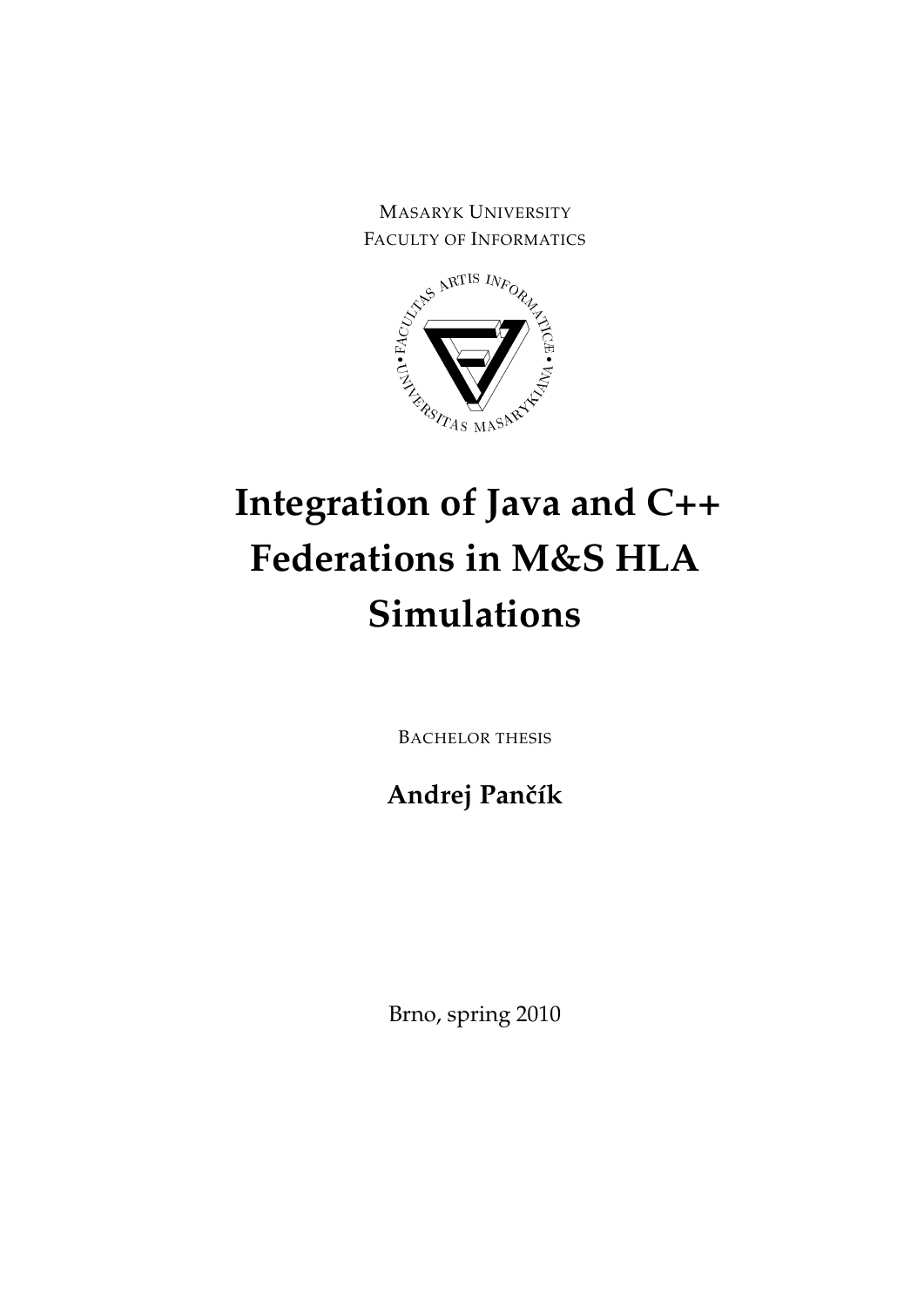# **Declaration**

Hereby I declare, that this thesis is my original authorial work, which I have worked out by my own. All sources, references and literature used or excerpted during elaboration of this work are properly cited and listed in complete reference to the due source.

Andrej Pančík

**Advisor:** Ing. Petr Gotthard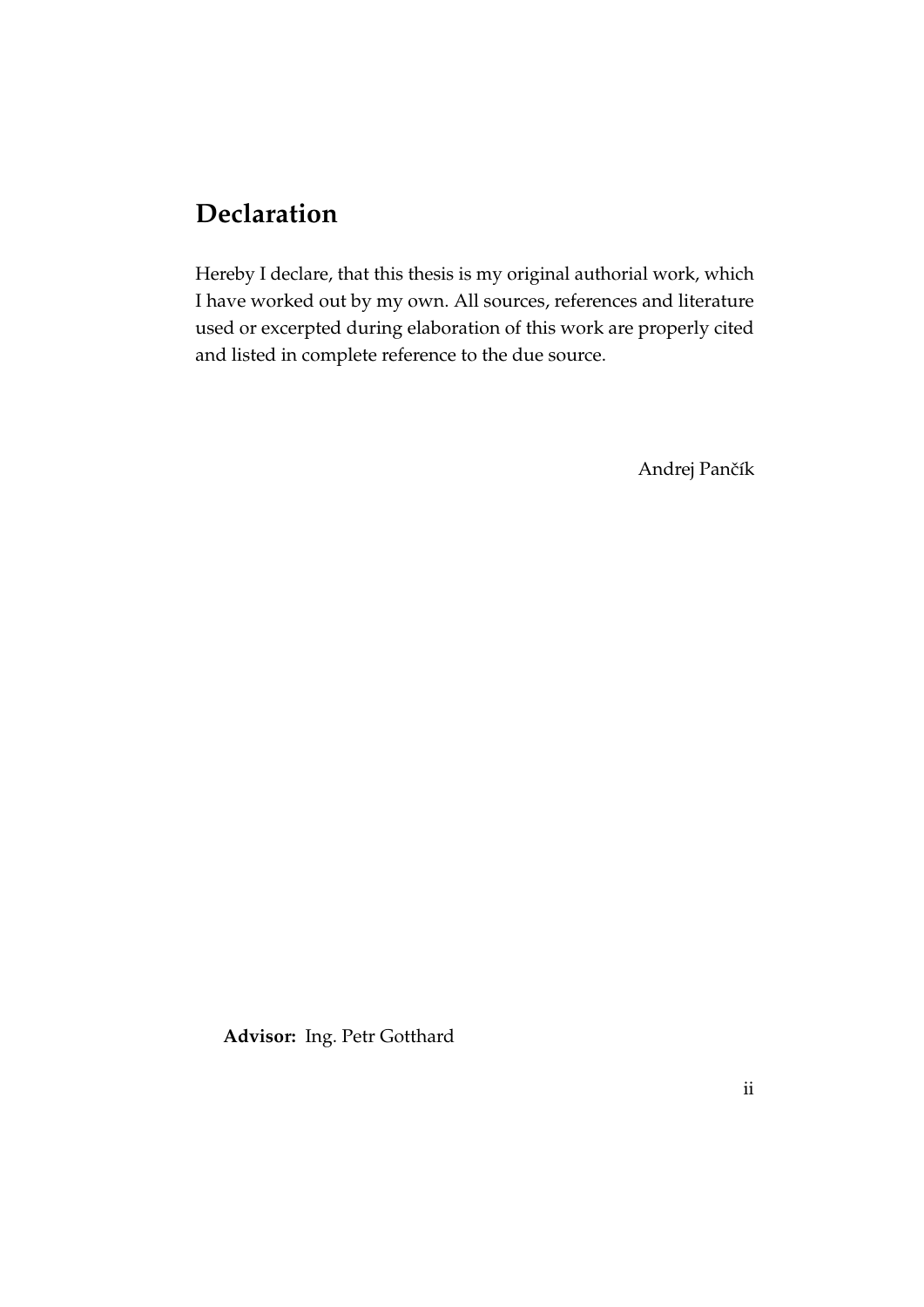# **Acknowledgement**

I would like to thank my advisor Petr Gotthard for patient guidance, wise advice and helpful criticism. Without him this thesis could not have been completed.

I would also like to thank CERTI developers team for great job. In particular I would like to thank Eric Noulard who kindly supported me all the time.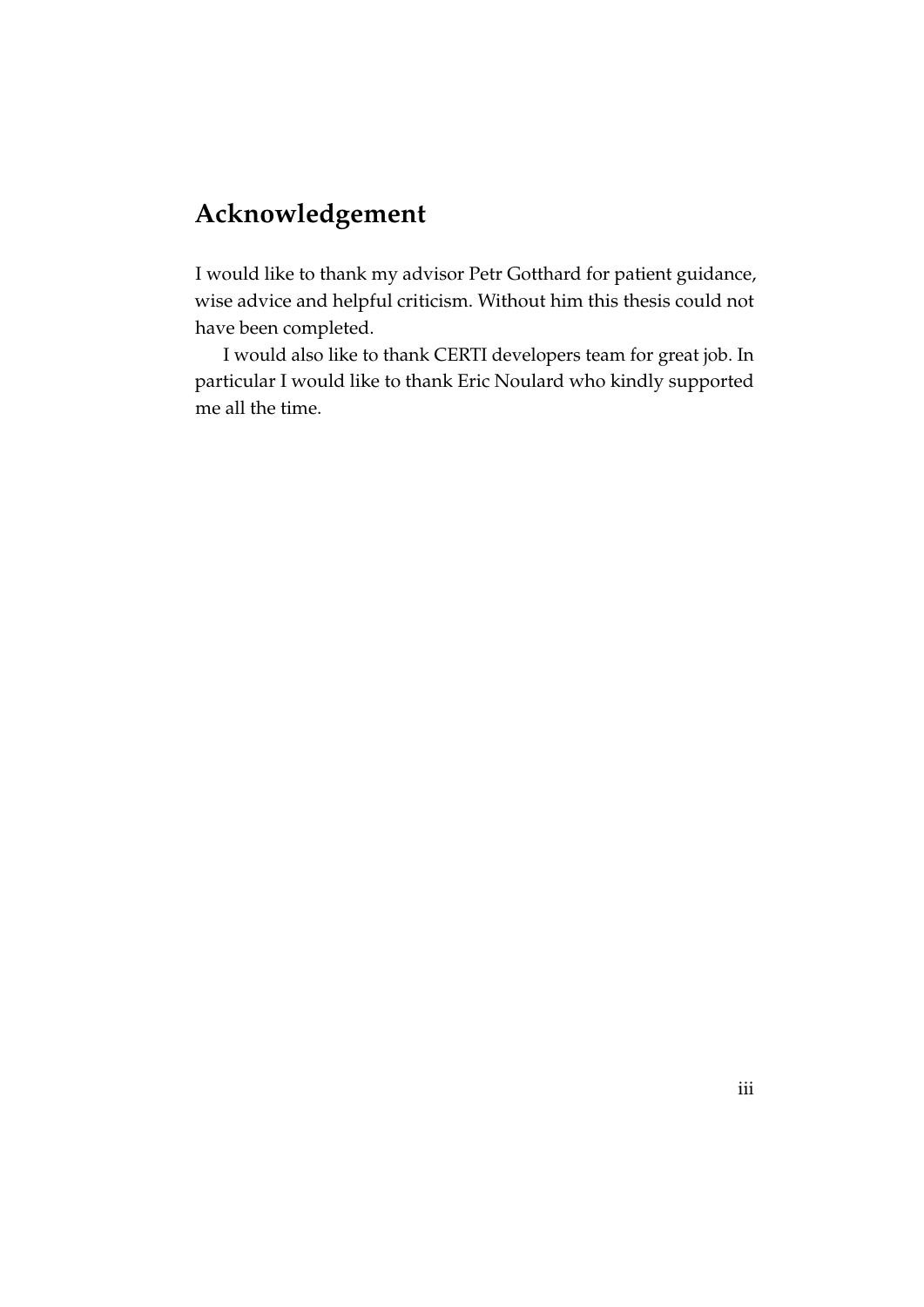# **Abstract**

High Level Architecture constitutes a modern approach to distributed simulation of complex systems. In this bachelor thesis, we discuss extending CERTI, an open-source Run-Time Infrastructure, with binding to previously unsupported Java language. In addition, we investigate ways of simplifying the process of adding support for new languages by using automated code generation. We test the extension by modificating the OpenRADAR to use the Flight Gear simulator data while utilizing the Virtual Air middleware.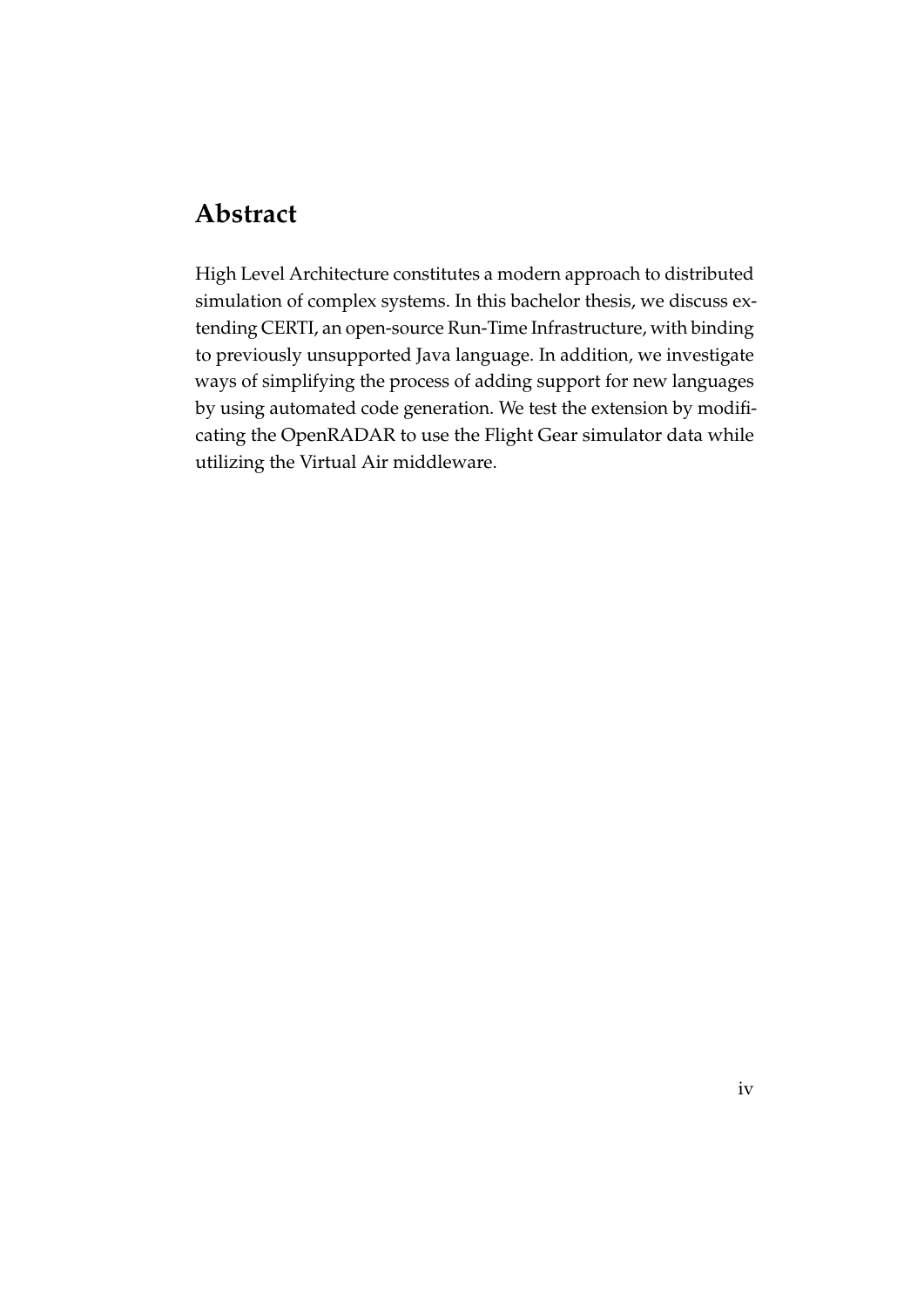# **Keywords**

M&S, Modeling & Simulation, Distributed simulation, HLA, High Level Architecture, RTI, Run-Time Infrastructure, CERTI, Java.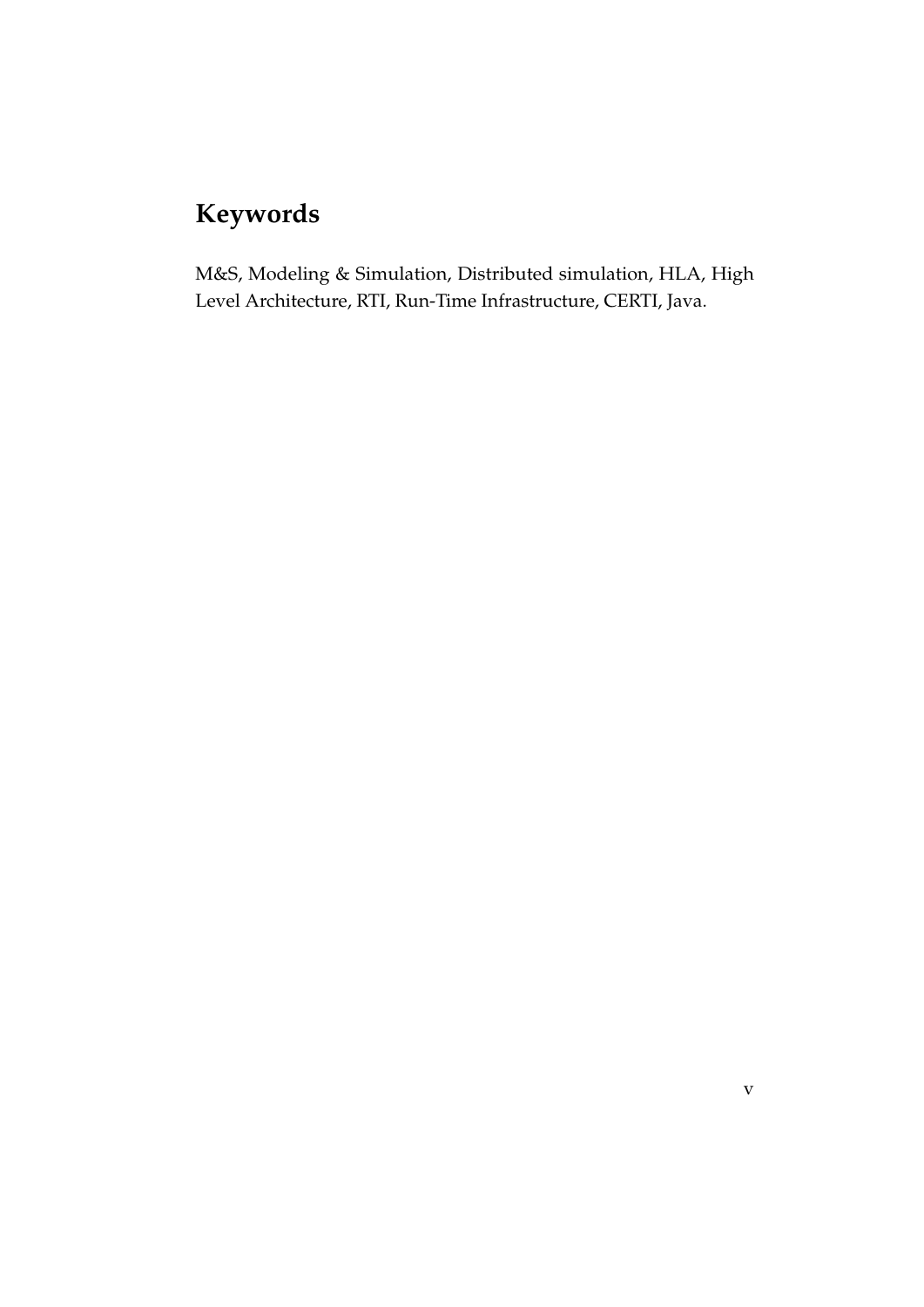# **Contents**

| $\mathbf{1}$ |     | 3                                                                           |
|--------------|-----|-----------------------------------------------------------------------------|
| 2            |     | $\overline{4}$<br>Distributed Simulation and its Technologies               |
| 3            |     | 5                                                                           |
|              | 3.1 | 6                                                                           |
|              | 3.2 | $\overline{7}$<br>Evolution of High Level Architecture                      |
| 4            |     | 9                                                                           |
|              | 4.1 | Dynamic Link Compatible API<br>11                                           |
|              | 4.2 | 11                                                                          |
| 5            |     | 14                                                                          |
|              | 5.1 | 14                                                                          |
|              | 5.2 | Java SISO DLC $1.3. \ldots \ldots \ldots \ldots \ldots \ldots \ldots$<br>16 |
|              | 5.3 | 18                                                                          |
|              |     | 19<br>5.3.1<br>RTI Ambassador                                               |
|              |     | 5.3.2<br>19                                                                 |
|              |     | 5.3.3<br>19                                                                 |
|              |     | 5.3.4<br>20                                                                 |
|              |     | 5.3.5<br>20                                                                 |
|              |     | 5.3.6<br>21                                                                 |
| 6            |     | 22                                                                          |
|              | 6.1 | 23                                                                          |
| 7            |     | 25                                                                          |
|              | 7.1 | 25                                                                          |
|              | 7.2 | Testing with OpenRADAR<br>25                                                |
| 8            |     | Conclusion and Future Prospects<br>28                                       |
|              |     | 29                                                                          |
|              |     |                                                                             |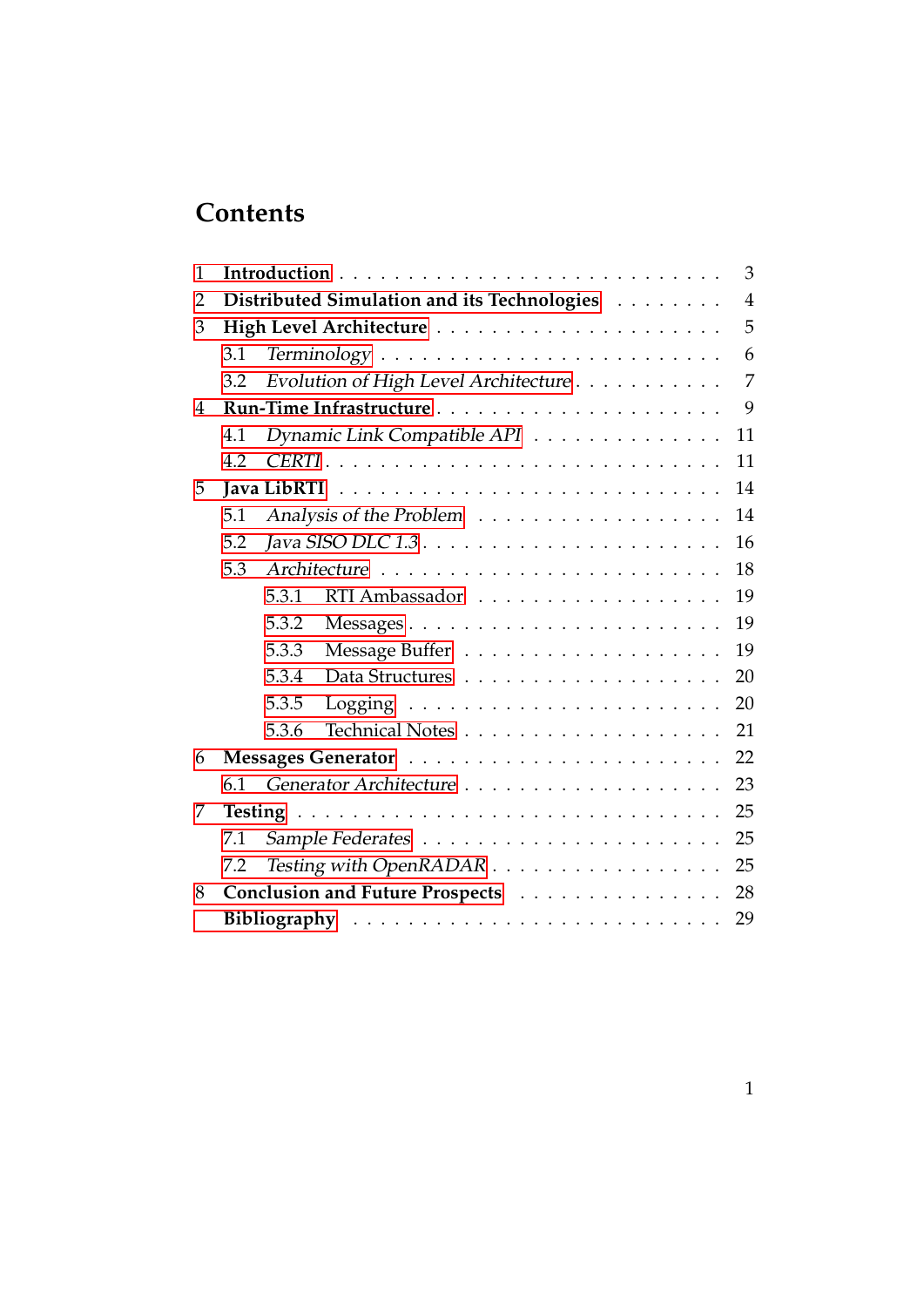# **List of Figures**

- [4.1 CERTI architecture](#page-16-0) 12
- [5.1 jCERTI architecture](#page-21-0) 17
- [5.2 HLA Service Call lifecycle in jCERTI](#page-22-1) 18
- [6.1 Generator principle](#page-26-1) 22
- [7.1 Virtual Air simulation](#page-30-0) 26
- [7.2 FlighGear and OpenRADAR demo simulation](#page-31-0) 27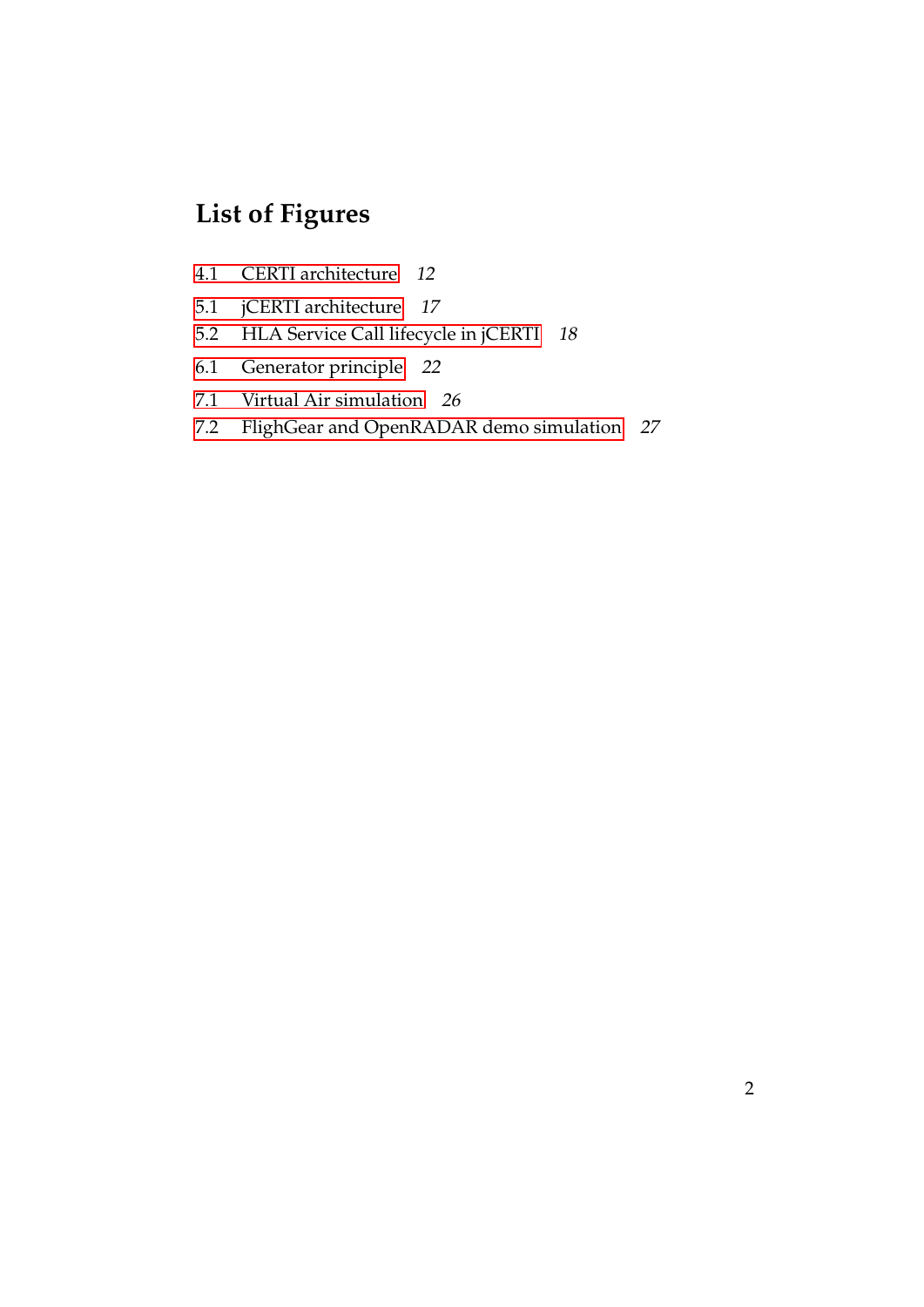## <span id="page-7-0"></span>**1 Introduction**

Computer simulation has become a natural part of the system design process. It is also commonly used to verificate and validate theories, to study the behavior of complex systems and to analyze possible outcomes of strategies. [\[31\]](#page-36-0) defines simulation as "the process of designing a model of a real or imagined system and conducting experiments with that model."

This generally entails the representation of key characteristics and behaviors with their subsequent analysis and evaluation. Increasing the interest in simulation brings up questions related to interoperability and portability. Several standards are used to maintain these features in simulation applications.

In this thesis we focus on a specific part of computer simulation called distributed simulation and practical aspects of adopting it in production environment. We address the issue of extending the existing software platform CERTI, implementing High Level Architecture standard, with binding to previously unsupported Java language. In addition, we explore ways of simplifying the process of adding new language support by using automated code generation.

Next we describe foundations of modern simulation techniques. A brief introduction to High Level Architecture, its terminology and its history then follows in chapter [3.](#page-9-0) Chapter [4](#page-13-0) addresses Run-Time Infrastructure and provides information about CERTI architecture. Chapter [5](#page-18-0) discusses one of the practical outcomes of this thesis – Java LibRTI, including the reasoning behind Java binding and its creation and a brief description of architecture design. Chapter [6](#page-26-0) in turn examines the message generator used for automated code generation. Results of the testing are presented in chapter [7](#page-29-0) and our final thoughts and remarks are contained in chapter [8.](#page-32-0)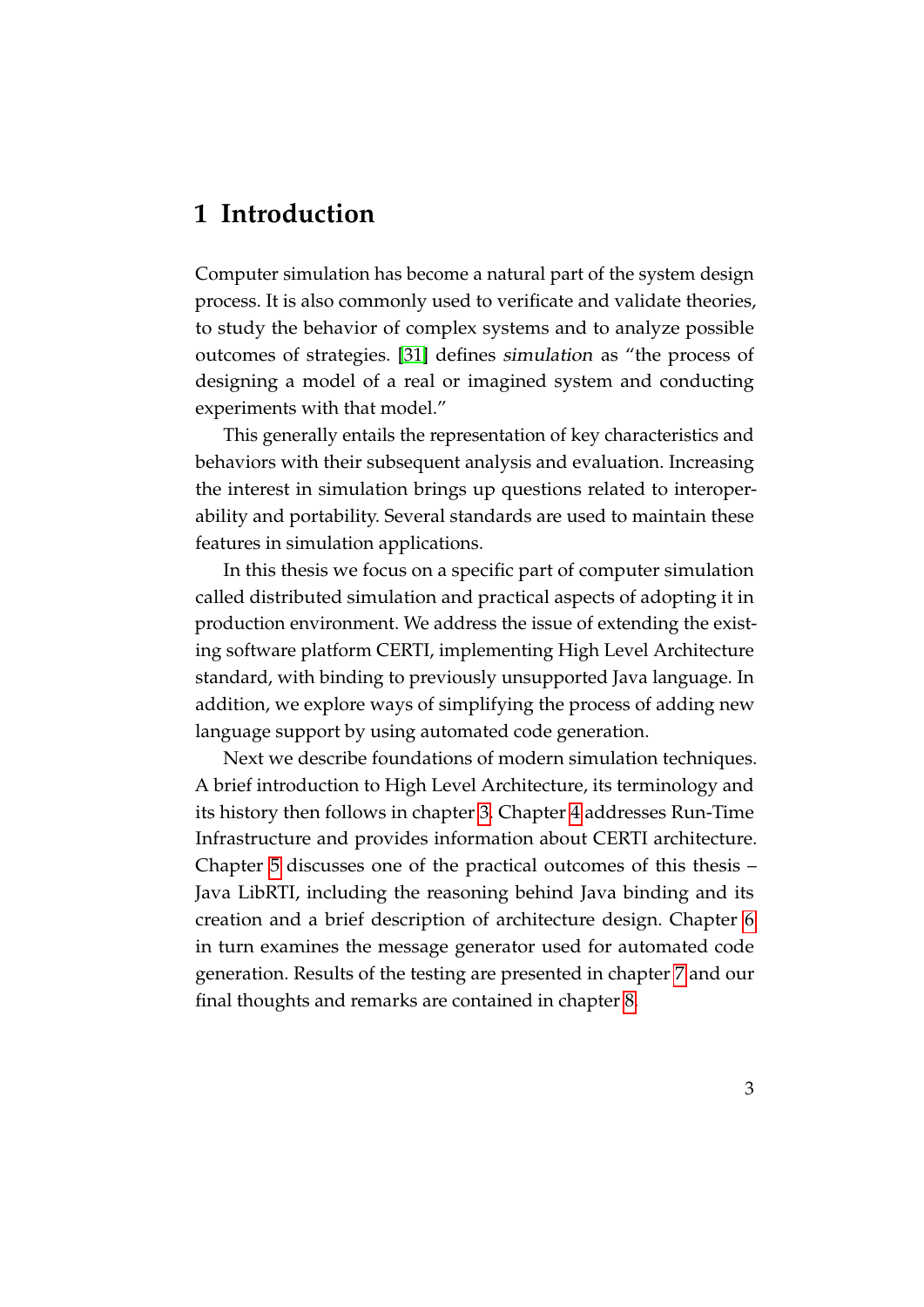### <span id="page-8-0"></span>**2 Distributed Simulation and its Technologies**

Demands of the modern science and business are shifting from simulation of individual and isolated systems towards simulation of highly complex and/or parallel systems often not running in real-time. This shift is reflected also by architectures of simulation frameworks which focus on loosely coupled systems executing units of simulation.

One of the reasons for such trend is that "every time we wish to build a simulation to represent a complex activity, it makes sense to first build smaller simulations to represent individual entities and then to make these smaller simulations interact with each other to create the desired larger simulation while spreading the computational load. It also makes sense that if we build simulations at a later date, then these simulations can interact with other existing simulations as required." [\[24\]](#page-35-0)

Assuring this kind of compatibility between simulations is an-other important aspect. Standards related to interoperation<sup>[1](#page-8-1)</sup> between them emerged. To name a few: Aggregate Level Simulation Protocol [\[14\]](#page-34-0), Distributed Interactive Simulation [\[26\]](#page-35-1), High Level Architecture (covered in greater detail in chapter [3\)](#page-9-0) and Test and Training Enabling Architecture [\[17\]](#page-34-1).

To sum up, "distributed simulation is concerned with the execution of simulations on loosely coupled systems where interactions take much more time [...] and occur less often." [\[15\]](#page-34-2) They are usually used to simulate system of systems which is highly elaborated and the disadvantages of this complexity are compensated with issuing standards allowing better interoperation.

<span id="page-8-1"></span><sup>1.</sup> M&S Interoperability as defined by US Department of Defense – "The ability of a model or simulation to provide services to and accept services from other models and simulations, and to use the services so exchanged to enable them to operate effectively together." [\[32\]](#page-36-1)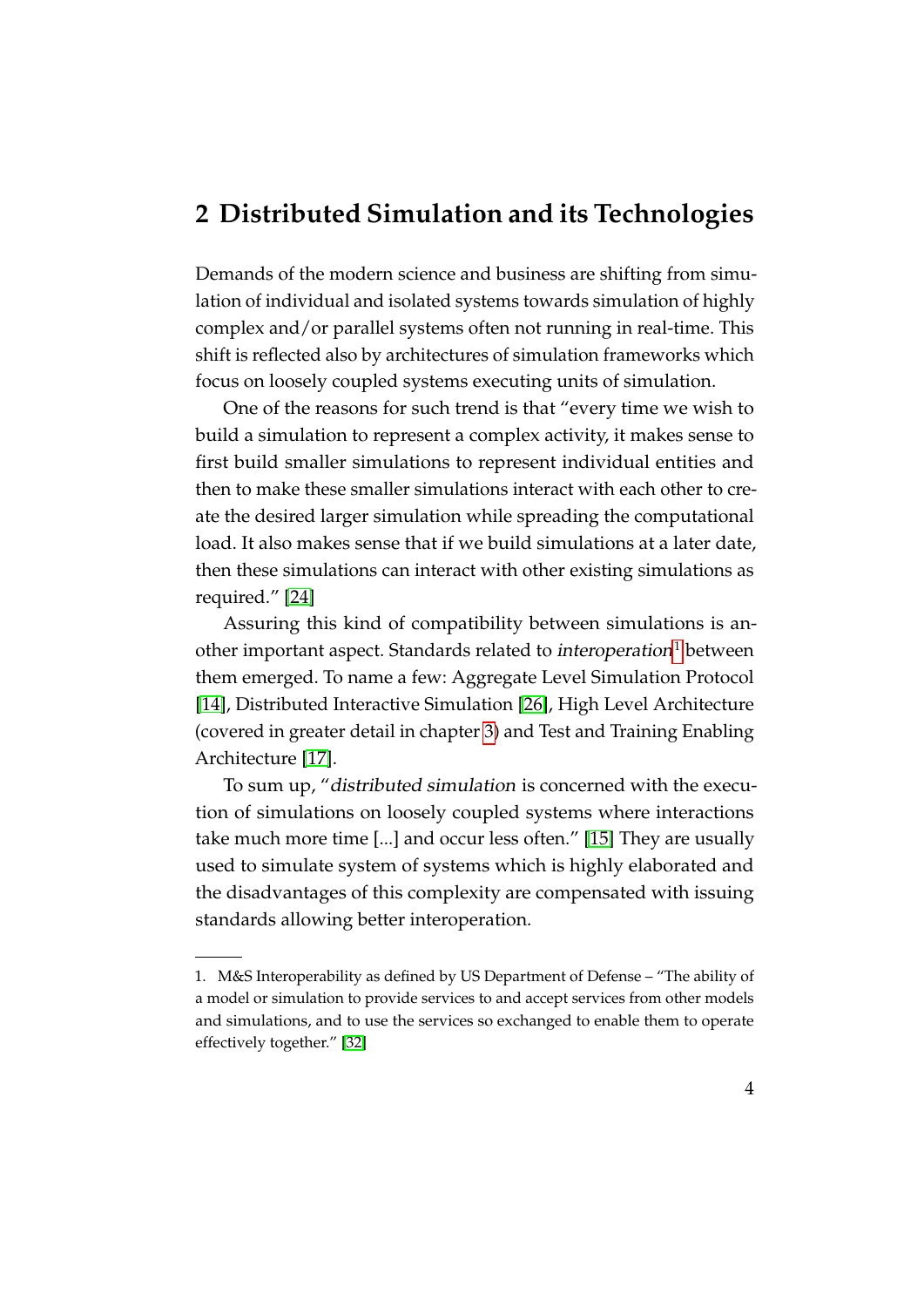## <span id="page-9-0"></span>**3 High Level Architecture**

Our work is focused on High Level Architecture (HLA) – one of the architectures commonly used nowadays. In this chapter we will discuss what HLA is, its structure and advantages. We will also define terminology used throughout the thesis and look at a brief history.

"The HLA is a software architecture for creating computer models or simulations out of component models or simulations. The HLA has been adopted by the United States Department of Defense (DoD) for use by all its modeling and simulation activities. The HLA is also increasingly finding civilian application" [\[19\]](#page-34-3).

In other words, it is a general purpose architecture for distributed computer simulation systems. In addition, it provides a flexible framework for creating simulation and interfaces to live systems. It is also used to facilitate the interoperability of different models and units of simulations. Likewise, HLA has important role in reusability of the code implementing it.

While being mainly a software architecture in these days it has no reference implementation. [\[24\]](#page-35-0) There are three main components that comprise HLA:

- Framework and Rules [\[1\]](#page-33-1)
- Object Model Template (OMT) Specification [\[3\]](#page-33-2)
- Federate Interface Specification [\[2\]](#page-33-3)

The Framework and Rules is the collection of rules that must be obeyed by a HLA compliant simulation. Rules must be unchanged across all the simulation units as they address the abstract behavior and define the overall architecture. They include manners of the interaction, the design principles and responsibilities of components.

The Object Model Template (OMT) Specification describes the structure of the objects transferred between the units of simulation,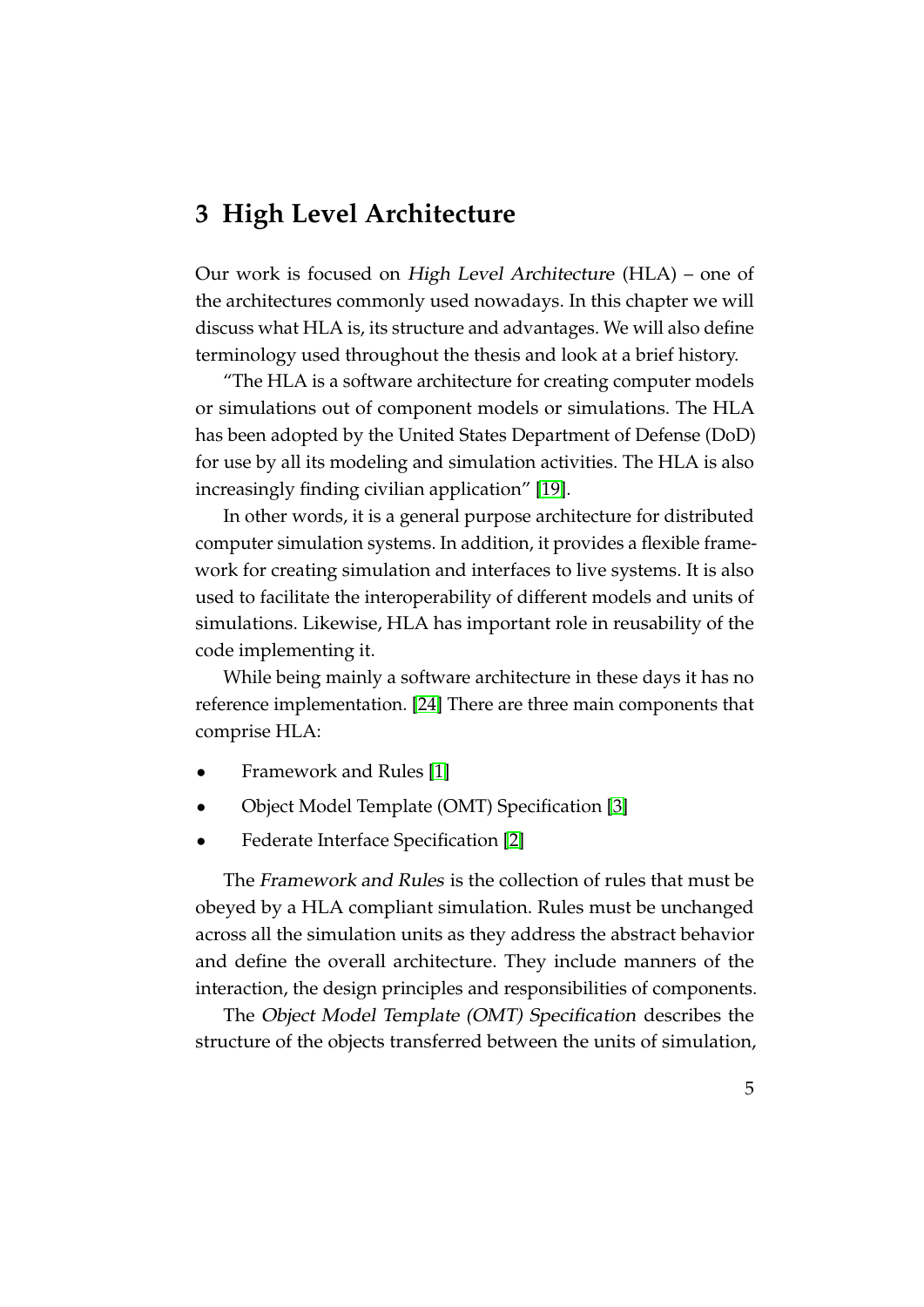all interactions managed by the unit and visible outside the unit. [\[25\]](#page-35-2)

The Federate Interface Specification addresses the interface by which the federate is connected to Run-Time Infrastructure (RTI). RTI is the data distribution mechanism in HLA simulation described in greater detail in chapter [4.](#page-13-0)

#### <span id="page-10-0"></span>**3.1 Terminology**

To properly define the structure of HLA powered simulation it is important to mention the terminology commonly used in connection with HLA. This nomenclature is also being used throughout this thesis.

In HLA a federate is a single simulation – a basic unit, a component, of the result system. "A federate may take the form of an aircraft wing or missile or it may take the form of a complete squadron. The level of aggregation of federates is determined by the developer to meet the required need. A federate is also the unit of software reuse." [\[24\]](#page-35-0)

There is no limitation on a purpose of the federates. They may be simulation models, data collectors, simulators, autonomous agents or just passive viewers. [\[30\]](#page-36-2)

If we connect multiple federates via one RTI and use a common OMT the resulting compound is called the federation. A session in which a group of federates participate is then called *federation execu*tion.

During such execution objects and interactions are transferred between federates. Every object represents a collection of data fields called attributes which are used for communication. Analogically every interaction representing the events sent between simulation has data fields called parameters.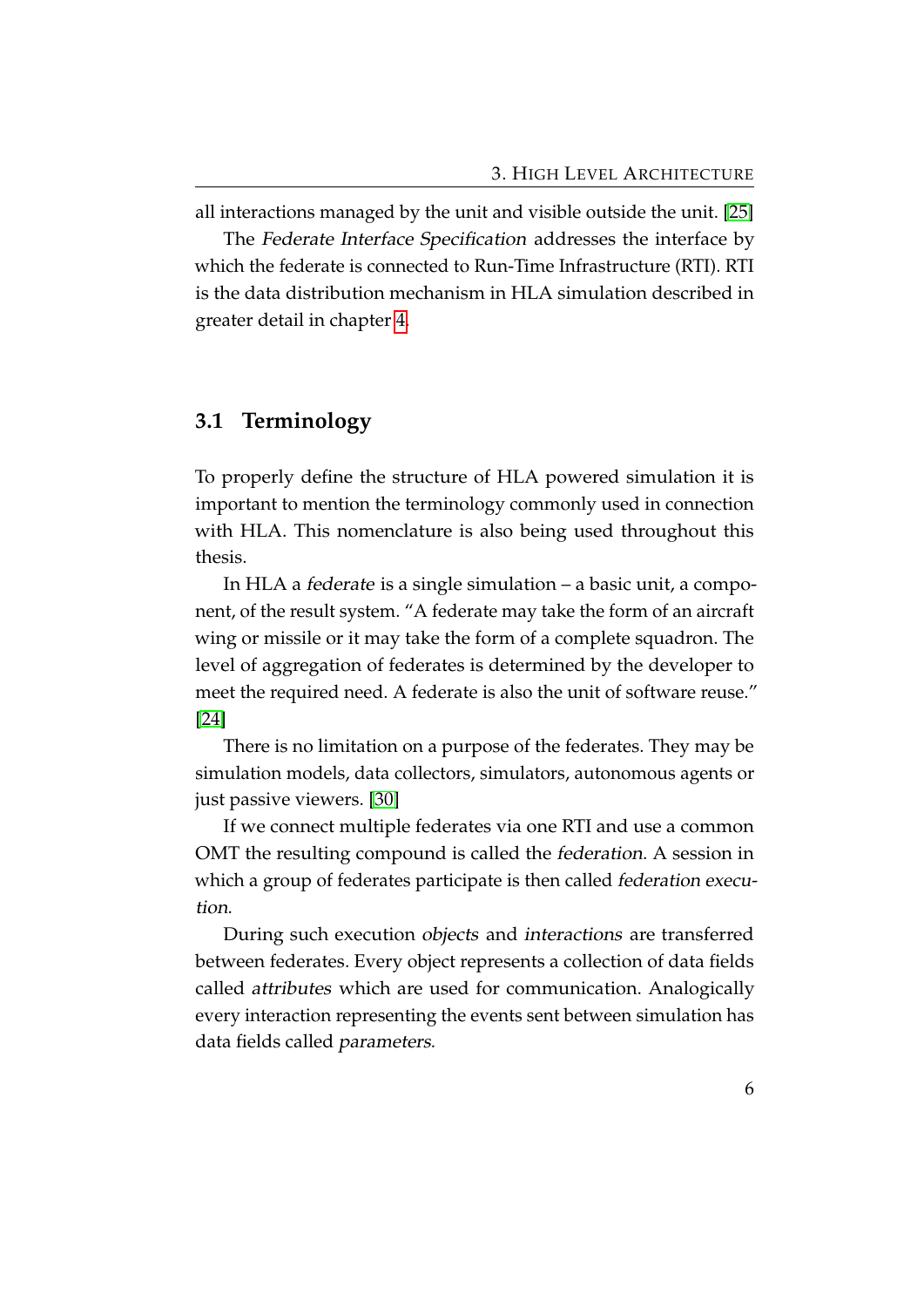#### <span id="page-11-0"></span>**3.2 Evolution of High Level Architecture**

HLA evolved from its predecessor Distributed Interactive Simulation (DIS – described in standards of IEEE 1278 family – "IEEE Standards for Modeling and Simulation: Distributed Interactive Simulation"). DIS had its roots in SIMNET (SIMulation NETworking – Defense Advanced Research Projects Agency funded project from year 1983 [\[21\]](#page-35-3)) and it was designed to support loosely coupled training exercises. It is oriented to local area networks and has difficulties with scaling to WANs. [\[24\]](#page-35-0)

HLA shares some of its characteristics while it advances several aspects of simulations. It supports enhanced data distribution and time management. Additionally it does allow faster-than-real-time simulations and event-stepped war-games. Systems interacting can include "simulations which simulate objects which are hierarchical aggregates of individual entities (platoons, companies, or battalions) all the way to high-fidelity engineering models which run much slower than real time and simulate individual subsystems with very high accuracy." [\[16\]](#page-34-4) HLA is also meant to be more flexible and scalable than DIS by allowing developers to have their own interpretation of its components. However, unless all federates agree on a single interpretation and single FOM they are not able to interoperate even though they are HLA compliant.

First attempt to create a standard presenting this new approach was HLA 1.0 in 1996 issued by Defense Modeling and Simulation Office that started with initial definition drafts the year earlier. It was mainly targeted on defense applications but with a considerable potential in other fields. Two years later HLA 1.3 came, under supervision of US Department of Defense, with several improvements and clarification of some ambiguous parts. HLA 1.3 standard went under examination of Simulation Interoperability Standards Organization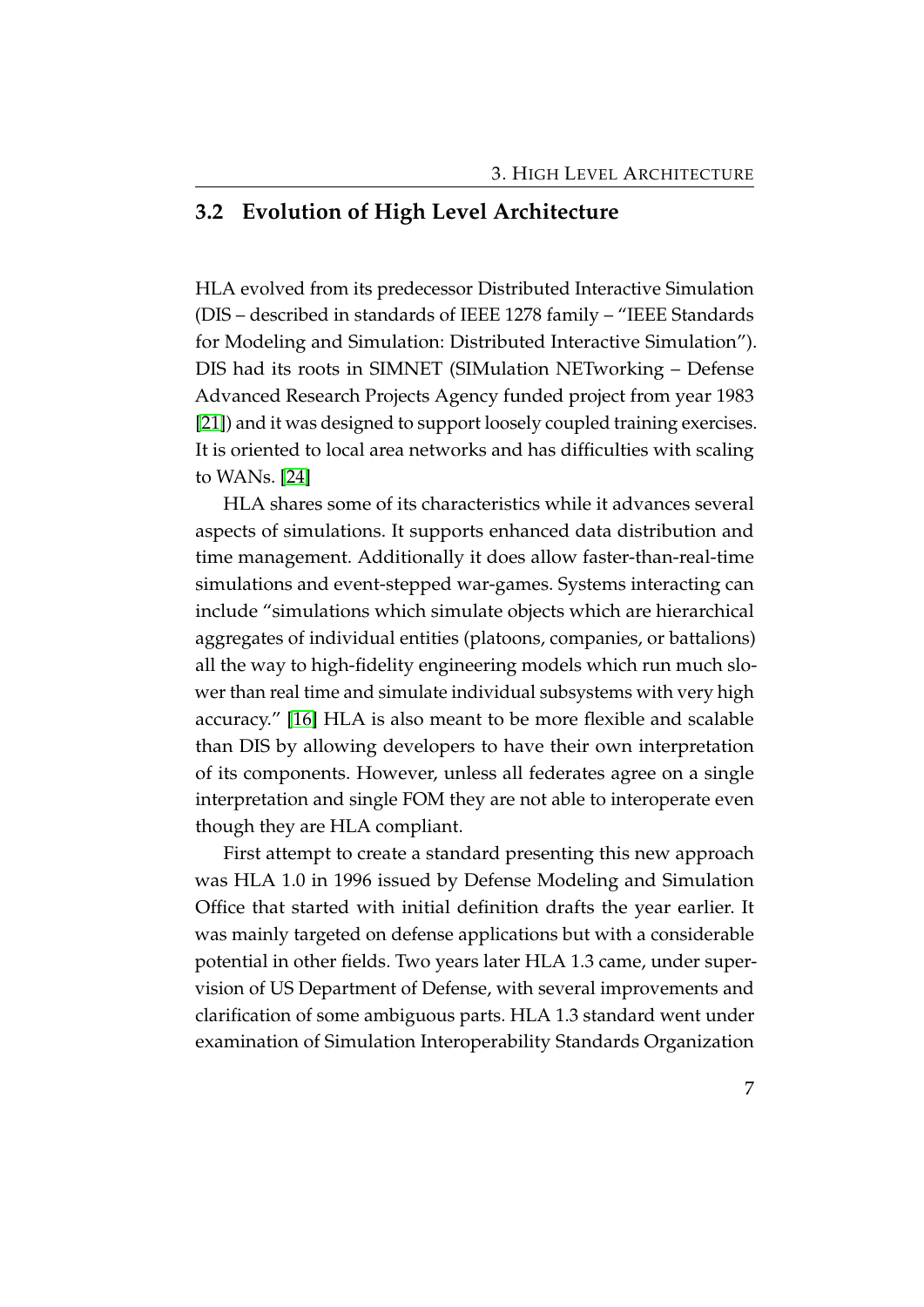and in 2004 Dynamic Link Compatible (DLC) HLA API [1](#page-12-0) Standard for the HLA Interface Specification Version 1.3 was born [\[28\]](#page-35-4). Additional description of DLC API can be found in section [4.1.](#page-15-0)

IEEE started to recognize HLA and founded a commission for preparation of international open HLA standard. The standard was developed using IEEE processes with strong focus on verifiability of compliance. It was targeted on both defense and non-defense application. The effort culminated in September of 2000 when IEEE issued 1516 standard Standard for Modelling and Simulation High Level Architecture with several components namely Framework and Rules, Federate Interface Specification, Object Model Template [\[1\]](#page-33-1) Specification and Guidelines for Federation Architecture and Design. This standard was later revised by SISO as well [\[27\]](#page-35-5).

"The [IEEE 1516.1] standard did not define the levels of concurrency and reentrancy that an RTI shall support. This led to differences in RTI implementations and limits federate portability." [\[29\]](#page-36-3) That was one of the reasons why evolution continued and IEEE has on March 25, 2010 approved IEEE 1516-2010 series of standards with many bug fixes and new features. HLA 1516-2010 revision is referred to as "HLA Evolved" and it provides for example, proper fault tolerance support and fault handling and signaling. It contains encoding helpers unifying data manipulation which caused a lot of problems in previous HLA incarnations. [\[20\]](#page-34-5)

HLA, in both IEEE 1516 and 1.3 version, is the subject of the NATO standardization agreement (STANAG 4603) for modeling and simulation: Modeling And Simulation Architecture Standards For Technical Interoperability: High Level Architecture. [\[12\]](#page-34-6)

<span id="page-12-0"></span><sup>1.</sup> API – Application Programming Interface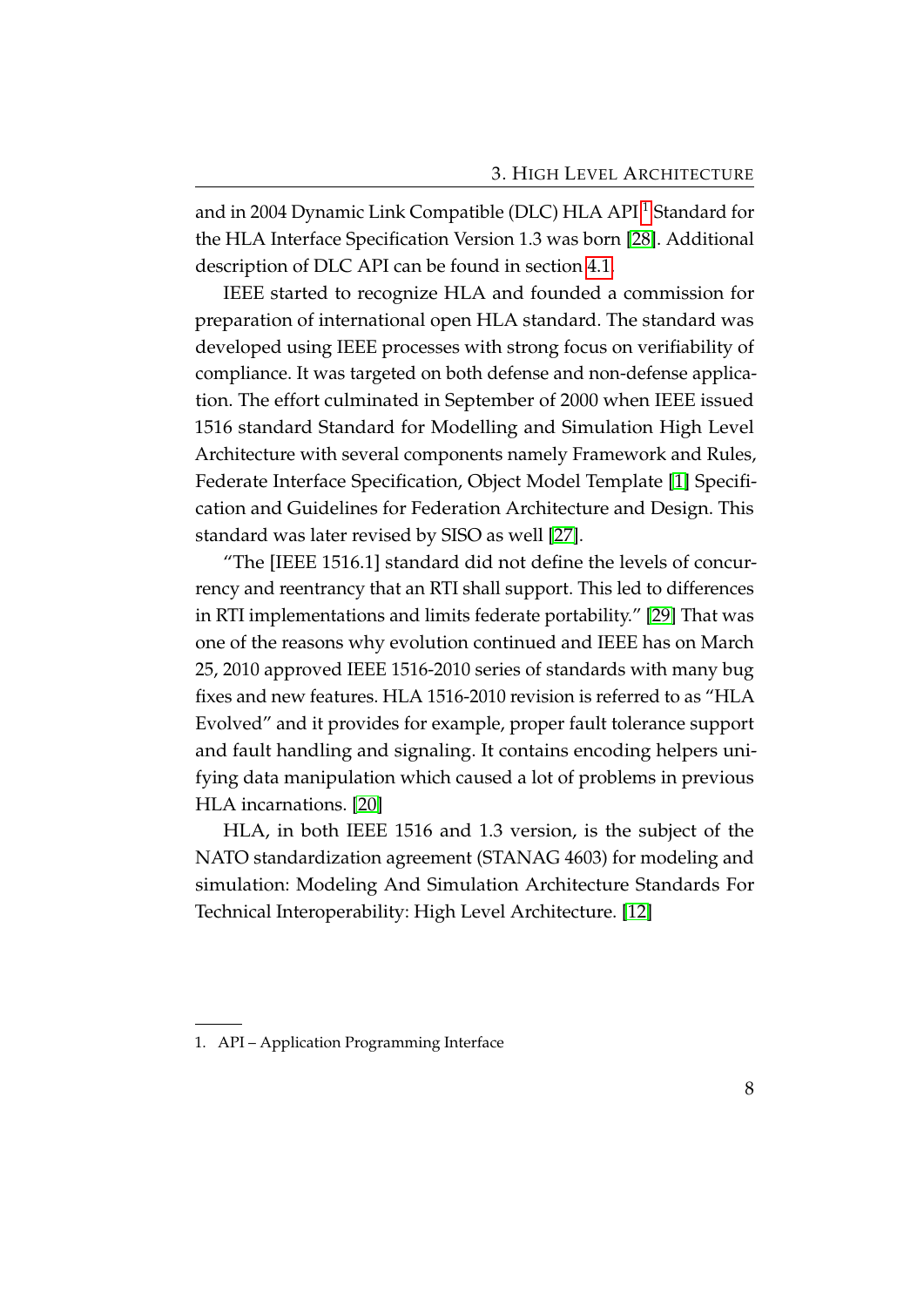### <span id="page-13-0"></span>**4 Run-Time Infrastructure**

HLA itself is a high level standard. It is focused on describing the system from the point of an architect which is different than that of a software engineer. It does not describe the actual implementation details but more the abstract model of the simulation. There is no network protocol specification, no message format and no encoding details.

Software part of HLA is known as the Run-Time Infrastructure. It is a middleware that supports the HLA simulation with necessary services and provides essential building ground for the software developers. Currently there are several RTIs available both on commercial and non-commercial basis. The brief overview of actively developed RTIs can be found in table [4.1.](#page-14-0)

Modern RTIs tend to conform to IEEE 1516 [\[1\]](#page-33-1) and/or HLA 1.3 [\[28\]](#page-35-4) interface specifications. However, it is always up to the developer to specify implementation details. This loose definition is the reason why the interoperability between different RTIs from different vendors is not guaranteed.

Most of the RTIs use a centralized structure which helps to facilitate time management and data distribution services. While Central RTI Component overseers the simulation and manages requests regarding communication of components, Local RTI Component exists in one instance for each federate and provides federate-specific functions and services. Deviations from this model are plausible in simulations where services bounded to centralized architecture are not necessary.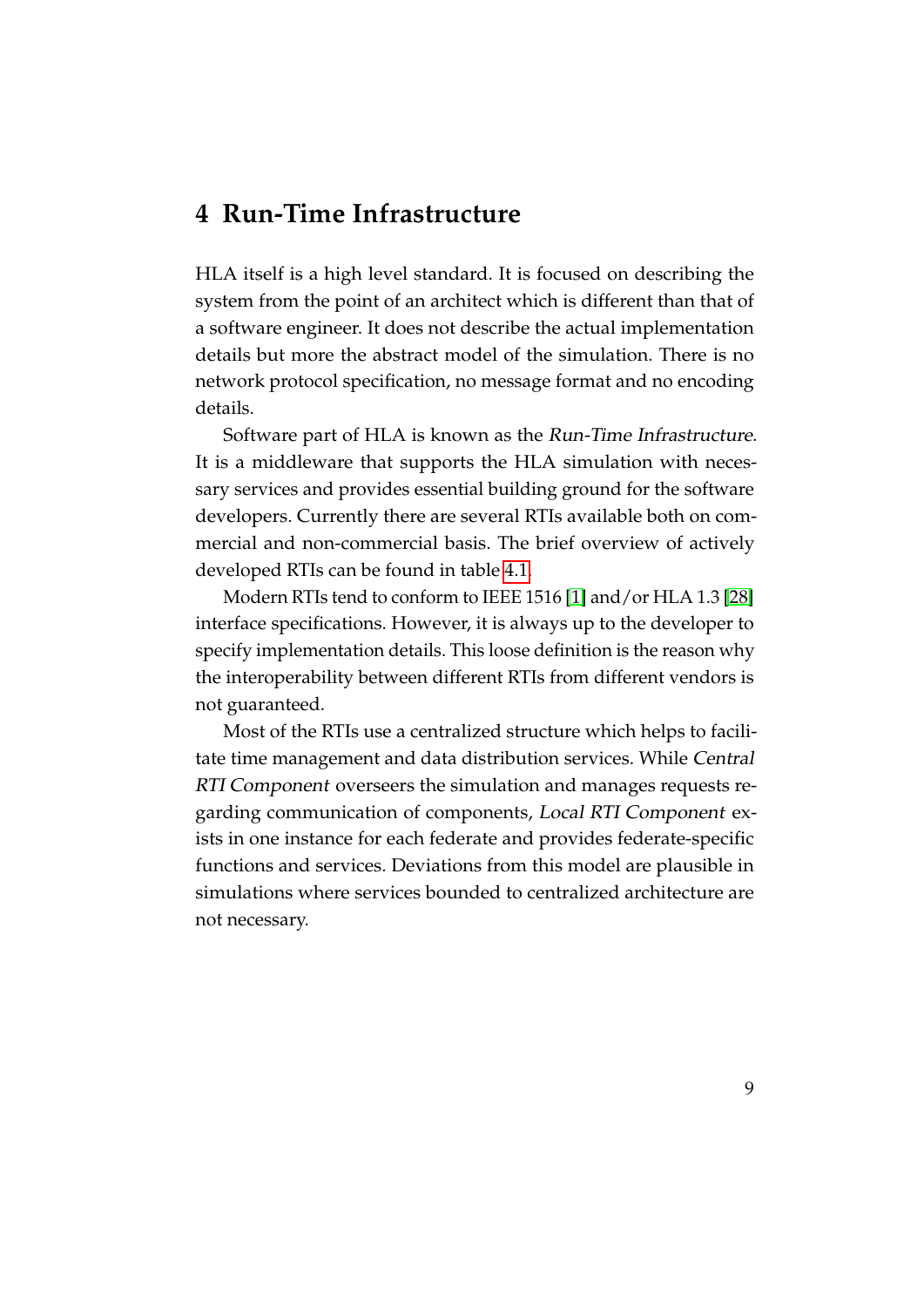$\overline{\mathbf{r}}$  $\frac{1}{2}$  $\vec{F}$  $\frac{1}{4}$ 

<span id="page-14-0"></span>4. RUN-TIME INFRASTRUCTURE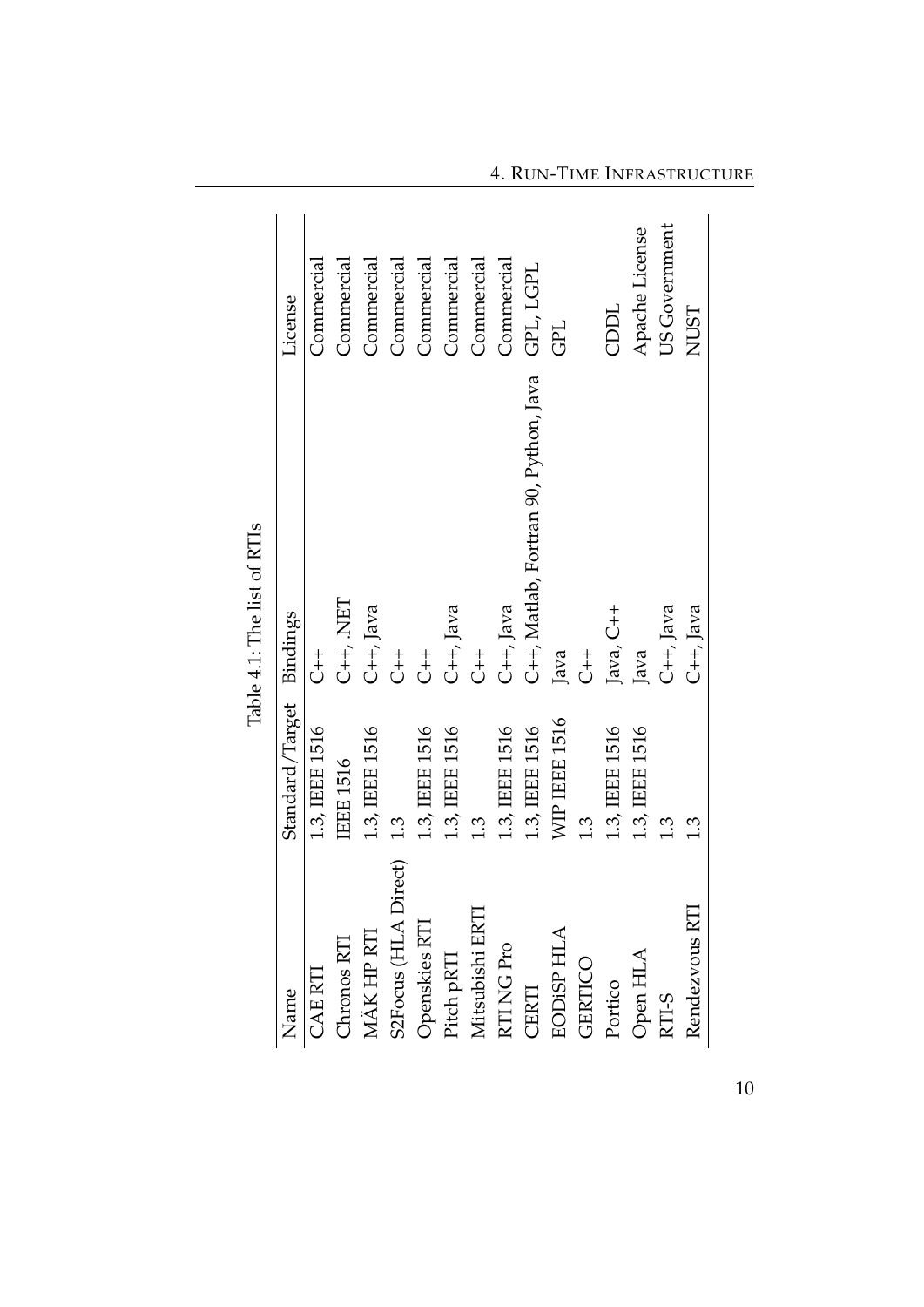#### <span id="page-15-0"></span>**4.1 Dynamic Link Compatible API**

The lack of common ground in the RTI implementations caused any potential migration of an application to another RTI to be difficult. APIs were not fully specified and switching RTI vendors also meant recompiling and relinking the code. To address the problem SISO has developed in year 2004 a complementary HLA API specification called Dynamic Link Compatible (DLC) API (1.3 version is available at [\[28\]](#page-35-4) whereas IEEE 1516 at [\[27\]](#page-35-5)).

DLC defines several constraints on both RTI and the federate in order to guarantee the possibility of switching RTI without recompiling the whole application. Today, both major interface specifications exist in DLC flavor and thanks to them the developers can build application independent on specific RTI.

SISO DLC partially addressed the issue with encoding. "The encoding/decoding of data for consistency with the IEEE Std 1516.1 specification requires significant programming by developers." [\[29\]](#page-36-3) That was the reason of including encoding helpers  $^1$  $^1$  right into the API. Unfortunately, they were originally included only in Java versions and none were provided for C++ API.

#### <span id="page-15-1"></span>**4.2 CERTI**

Our thesis targets CERTI which is an open-source RTI distributed under GNU General Public License 2 with libraries licensed with GNU Lesser General Public License to allow use in proprietary applications [\[23\]](#page-35-6). Development started at ONERA Laboratories in 1996 and the first version was available by the end of year 1997. It is under active development since and it has attracted an active community with the

<span id="page-15-2"></span><sup>1.</sup> Encoding helpers – functions dedicated to lessen programming burden on federate developer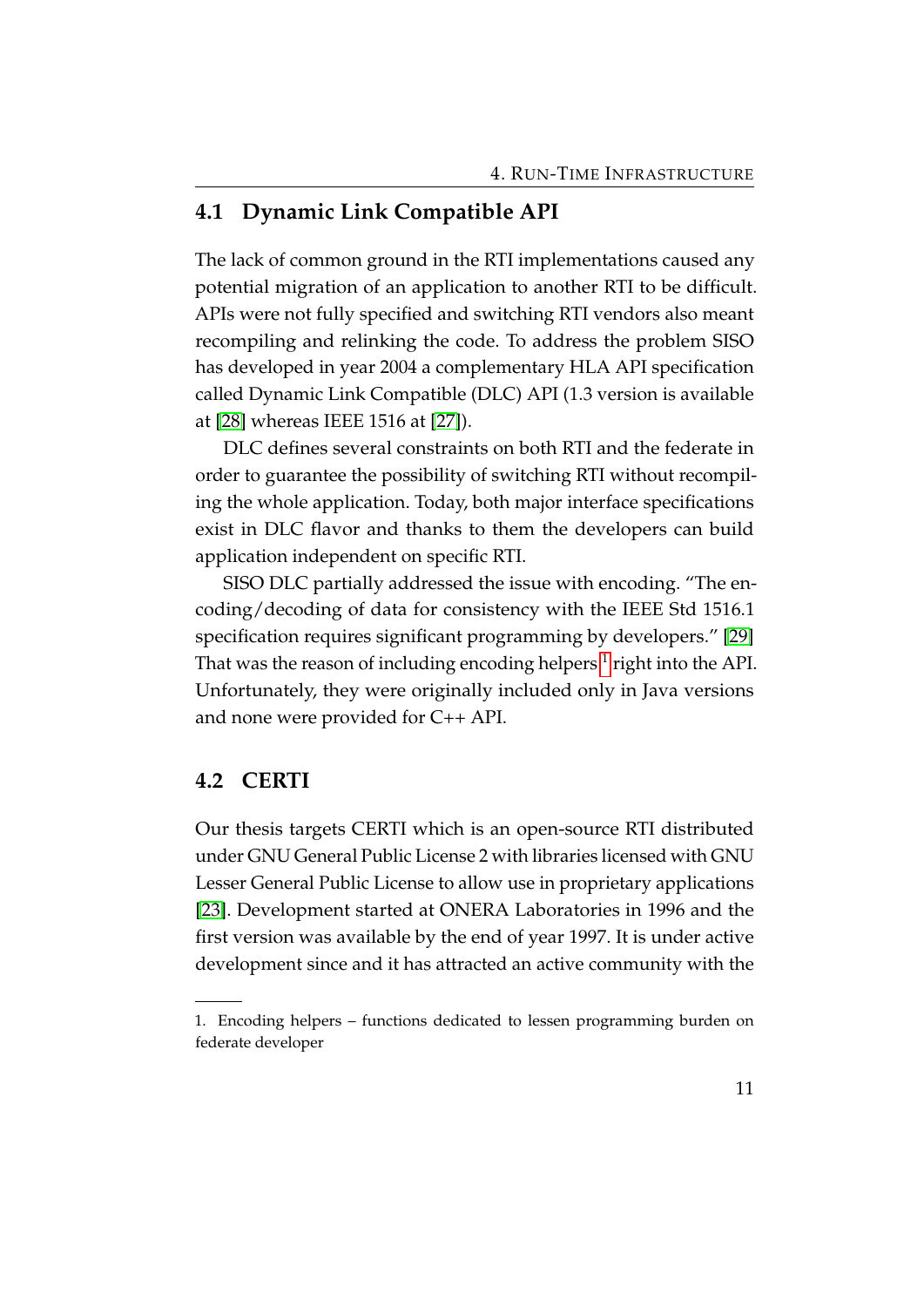

<span id="page-16-0"></span>Figure 4.1: CERTI architecture

transformation to open-source development model in year 2002 [\[5\]](#page-33-4).

CERTI is partly compliant with both HLA 1.3 and HLA 1516 and currently supports five language bindings specifically C++, Matlab, Fortran 90, Python and Java [\[5\]](#page-33-4). The support of the last one is the part of this thesis content. Supported platforms contains various flavors of Linux, Microsoft Windows, Solaris, FreeBSD and IRIX.

CERTI is designed in a very modular way. It has centralized structure and follows the client-server architecture as seen on figure [4.1.](#page-16-0) As a result, simulation using CERTI is scalable and can be easily distributed. All the main components communicate by sending messages through sockets on TCP network.

LibRTI is a library linked with each federate using DLC interface (for description of DLC see section [4.1\)](#page-15-0). Purpose of LibRTI is to transform HLA service calls into messages sent to RTI Ambassador (RTIA) and receive responses in form of callbacks. Obviously the LibRTI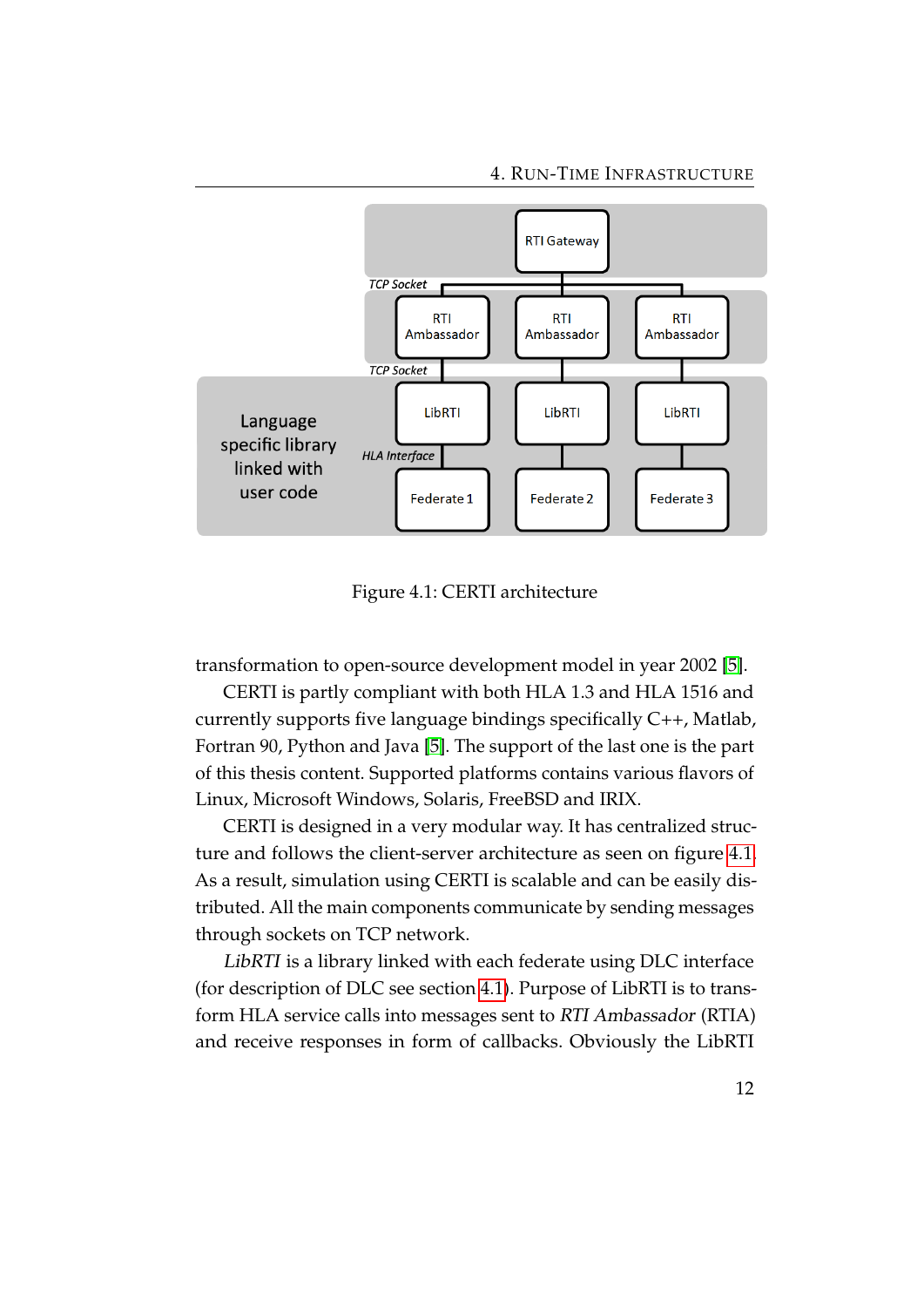needs to contain all the necessary implementation of data structures and logic for sending and parsing messages.

Each federate connects to an RTIA. It is a process which exists in one instance for each federate. Its role is to satisfy some requests immediately, while forwarding some requests to RTI Gateway (RTIG) [\[13\]](#page-34-7). RTIA as Local RTI Component has important role in facilitating federate specific services.

Last main component of CERTI architecture is RTIG. RTIG is responsible for administering the simulation and routing messages between federates. There is only one instance of RTIG in simulation and it is also the central point. This simplifies the implementation of some HLA services such as the creation and destruction of federation execution or maintaining distribution of object classes. Single RTIG may handle several federations but the federation itself must be linked to single RTI.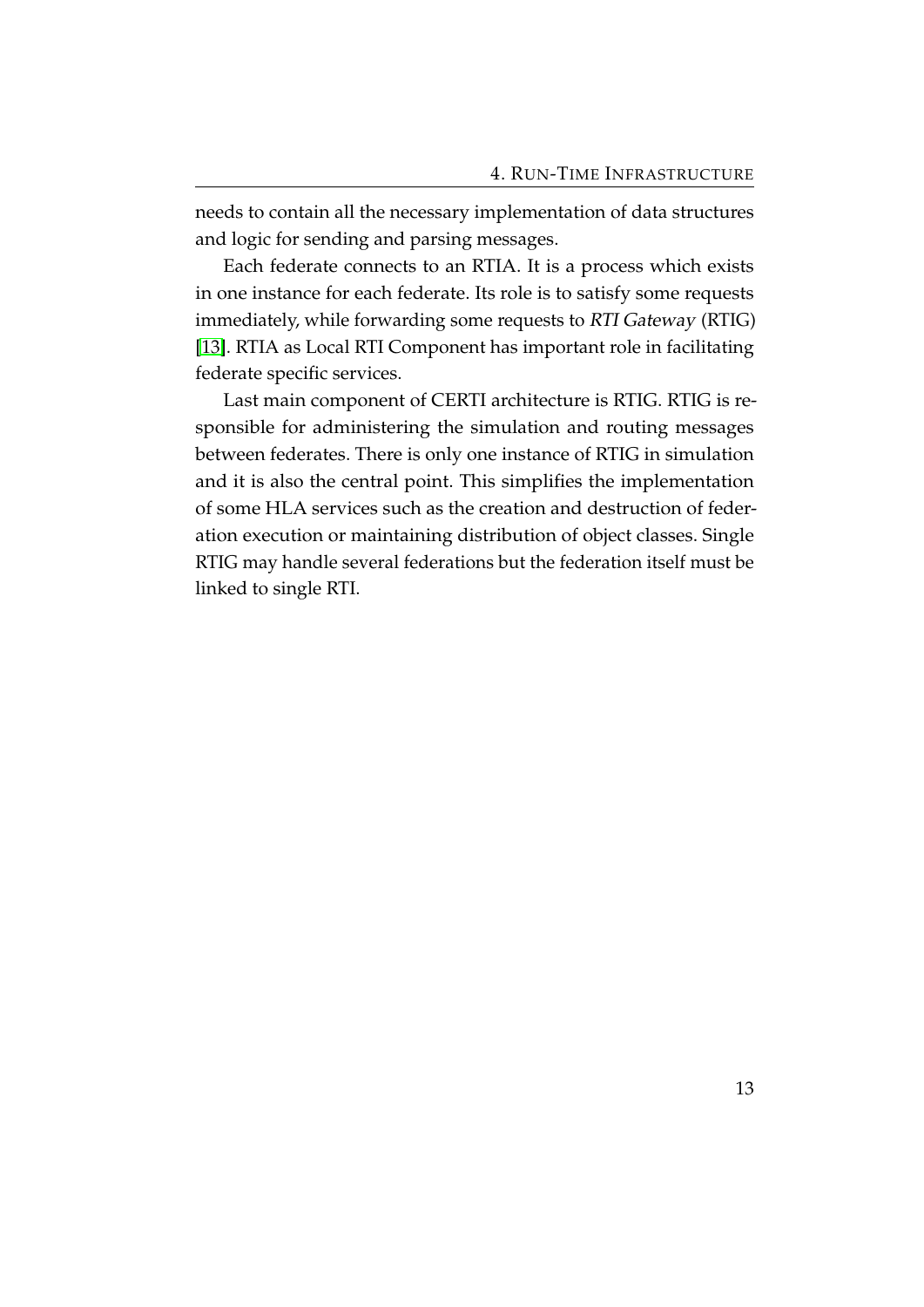# <span id="page-18-0"></span>**5 Java LibRTI**

In this chapter we address the necessity of extending CERTI with new language bindings and analyze the process of their creation. Moreover, we propose an architecture of such binding and demonstrate it on concrete implementation of Java LibRTI nicknamed jCERTI.

To utilize the CERTI framework in the federate one needs to use LibRTI. Implementing it in non-supported language is a non-trivial task. Considering large amount of HLA services or messages sent between LibRTI and RTIA one must take a fair amount of effort.

However, it is very important to support multiple languages as it gives freedom to developers of federates. Every language has some advantages and disadvantages and the final choice must consider them with the purpose of the federate in the scope. What is more, the code on which the federate is based is very often already existent. Developer has to use existing libraries, portions of code or sometimes just architectures and concept that are not present in all languages.

All in all, there is a strong motivation to implement LibRTI in multiple languages. CERTI is programmed mostly in C++ and it has existing bindings to Matlab, Fortran 90 and Python. We decided to explore the possible ways of simplifying the process of adding new language support and to add a new binding to Java.

#### <span id="page-18-1"></span>**5.1 Analysis of the Problem**

An important part of the new language support development is an analysis of possible routes. In this case there are two possible paradigms that had to be analyzed in order to fully evaluate their outcomes.

One obvious option is to implement a simple wrapper around existing C++ version of LibRTI. This can be done with some automa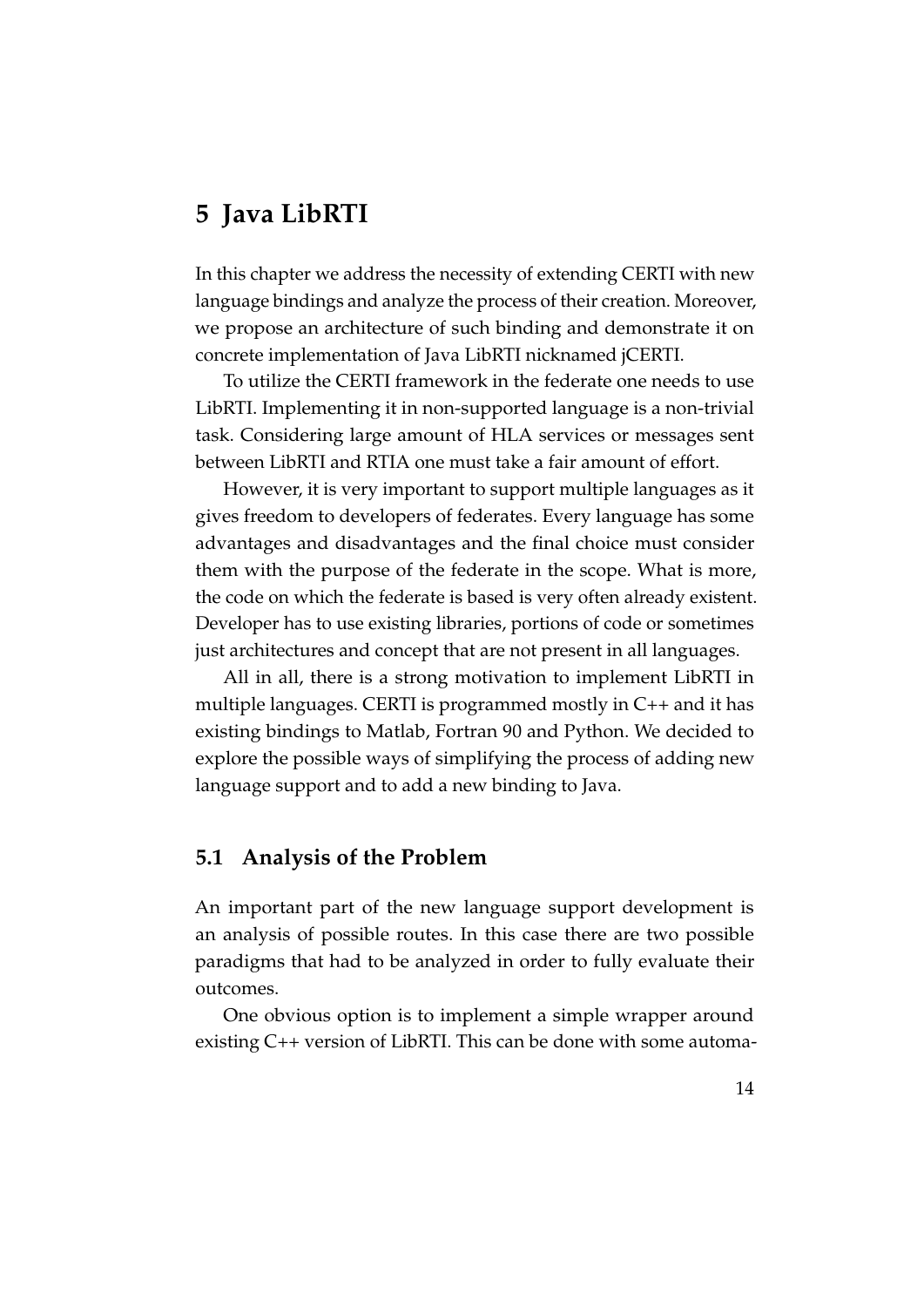tion using specialized tools i.e. SWIG [\[10\]](#page-33-5). This approach has several advantages. There is variety of supported target languages out of the box after some initial work on specification. On the other hand, wrapping has reported some performance issues in several languages. Java, for example, uses Java Native Interface for calling native code which has significant slowdown factor when used in all major virtual machines [\[22\]](#page-35-7). Other than that, generated code does not comply to any specific DLC without some additional work.

Another way to approach the support of a new language is to recreate a part of the CERTI from the scratch. There are obviously no setbacks related to performance as it runs as fast as possible when properly programmed. In addition, the resulting code is clean and it respects the coding style associated with the language. However, other problems arise from decentralization of the code. There is a unique set of bugs for each new implementation, difficult distribution of changes in network protocols, etc.

During the development process the pros and cons of each of the paradigms were carefully reviewed and we decided to follow the latter one. The challenge was to compensate drawbacks of this approach. We explored the possible ways to cope with this issue and we describe our solution, the message generator, in chapter [6.](#page-26-0)

Additionally, it was important to decide what needs to be reprogrammed in order to achieve our goals. Clearly implementing LibRTI was essential. In contrast, new RTIG programmed in Java would be a redundant effort with no significant positive outcomes. The question was: should there be a new RTIA programmed in Java or should we use the existing one?

Communication between LibRTI and RTIA process was originally done with UNIX socket. From the Java point of view, there is no native way to support this type of sockets so it would be better to include RTIA in Java LibRTI. However, UNIX sockets are not supported on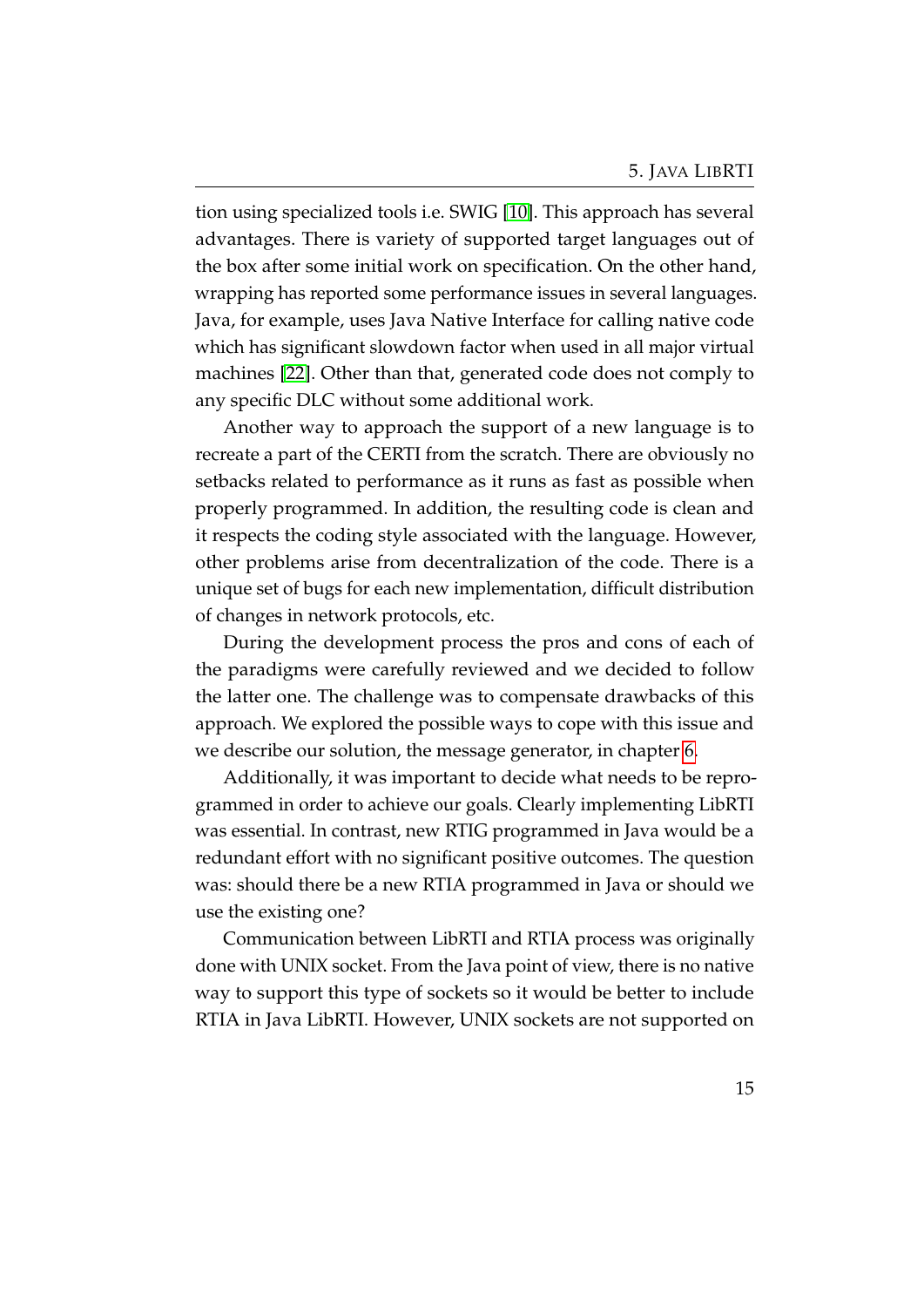all platforms and they had to be changed to TCP sockets in order to support Microsoft Windows anyway. After transforming the communication to TCP sockets the answer was simple: use the existing C++ version of RTIA process as reprogramming it from the scratch would not bring any advantages.

#### <span id="page-20-0"></span>**5.2 Java SISO DLC 1.3**

Another very important objective that was essential to keep in mind while implementing jCERTI was compliance with standard. One of the request for Java LibRTI was compliance with SISO DLC version 1.3 [\[28\]](#page-35-4).

It consists of interfaces describing the data structures and RTI ambassador specification. As a result, Java application using DLC does not have to be recompiled when switching RTI. The only thing developer has to do is to change the Java classpath to correspond preferred RTI.

During the implementation this behavior was highly valued and breaking it was not an option since it was the main reason of choosing the use of DLC. Therefore, our effort was to keep the binary compatibility with other RTIs as much as possible.

First step when implementing the DLC 1.3 was to program the data structures. Data structures are used in communication between ambassadors. They are almost always present when executing callbacks or calling RTIA functions. Our implementation is stored in package certi.rti.impl as suggested in DLC guidelines [\[28\]](#page-35-4).

Second step was implementation of RTI ambassador interface which standardizes the function names corresponding to HLA services. Our implementation of RTI Ambassador in LibRTI builds the message based on requested HLA service and sends it over the socket to linked RTIA process.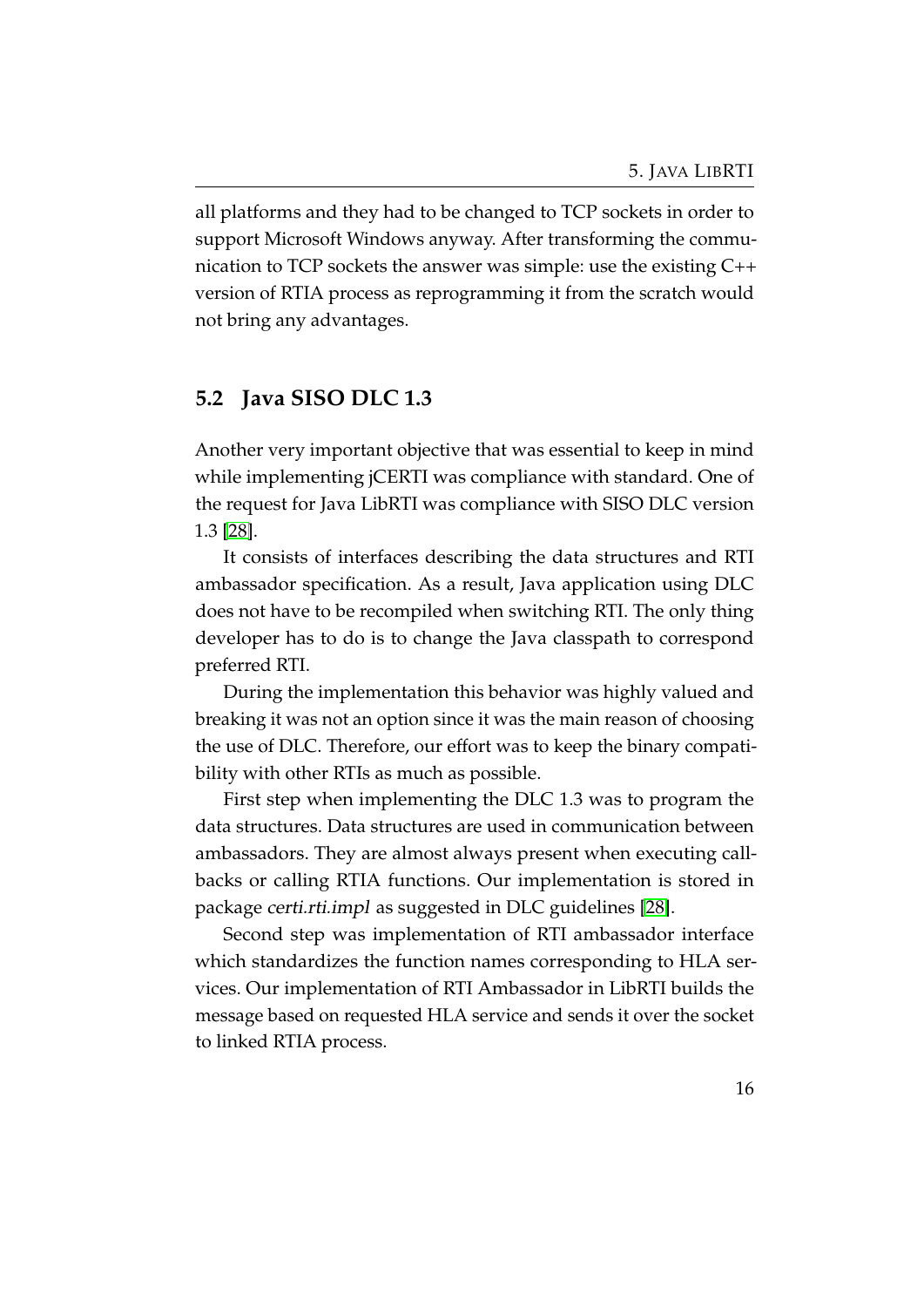

<span id="page-21-0"></span>Figure 5.1: jCERTI architecture

Implementing DLC 1.3 interface specification brought up several issues to the development of jCERTI. For example, in Java and C++ DLC APIs handles are represented by types with different ranges. This fact itself theoretically hinders compatibility between C++ and Java code strictly implementing DLC 1.3 interfaces. However, the problem would become visible only with extremely high numbers used as handles and rational handle allocation on the CERTI side effectively prevents this type of complications.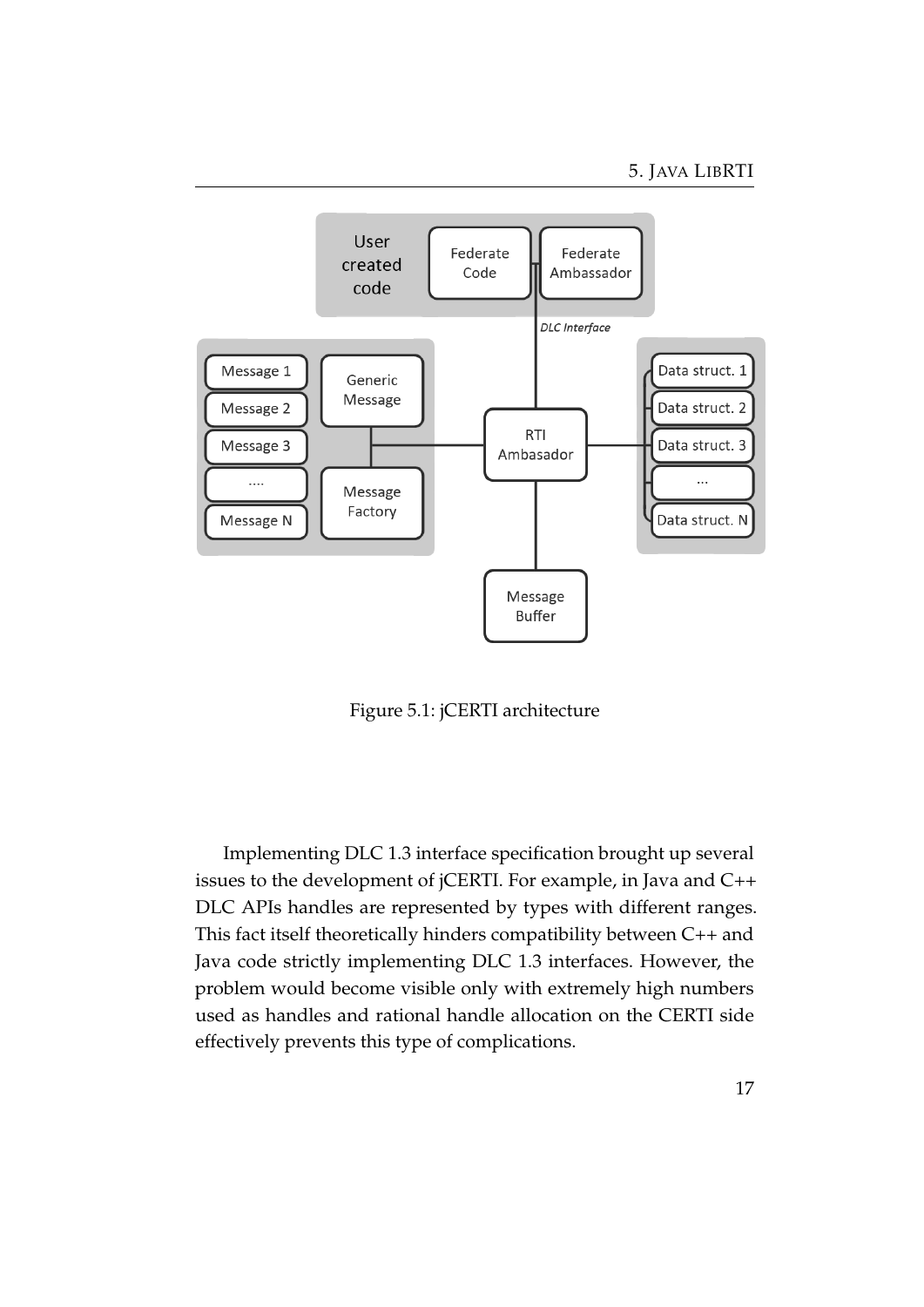

<span id="page-22-1"></span>Figure 5.2: HLA Service Call lifecycle in jCERTI

#### <span id="page-22-0"></span>**5.3 Architecture**

Our Java LibRTI was designed in a modular way to support maintainability and allow generated code to be easily deployed. It was based on some preliminary work done in 2007 by Yannick Bisiaux, Ronan Bossard and Samuel Reese. Overall architecture is shown as diagram in figure [5.1.](#page-21-0)

Federate code communicates with RTI Ambassador which exports available functions via HLA DLC 1.3 interface. RTI Ambassador processes the requests and communicates with other parts of CERTI architecture. The process of distribution of these requests and can be observed on figure [5.2.](#page-22-1) To put it in the nutshell parameters on DLC methods are converted into messages and then serialized on buffer into the byte stream. After that stream is sent to RTIA process through the TCP socket. At that point when the response to the service call is received, it is then parsed and distributed back to federate code.

Over time, RTI Ambassador receives callbacks from RTIA process and forwards them to federate ambassador. Federate ambassador is a part of federate code and it is mainly responsible for processing callbacks with data.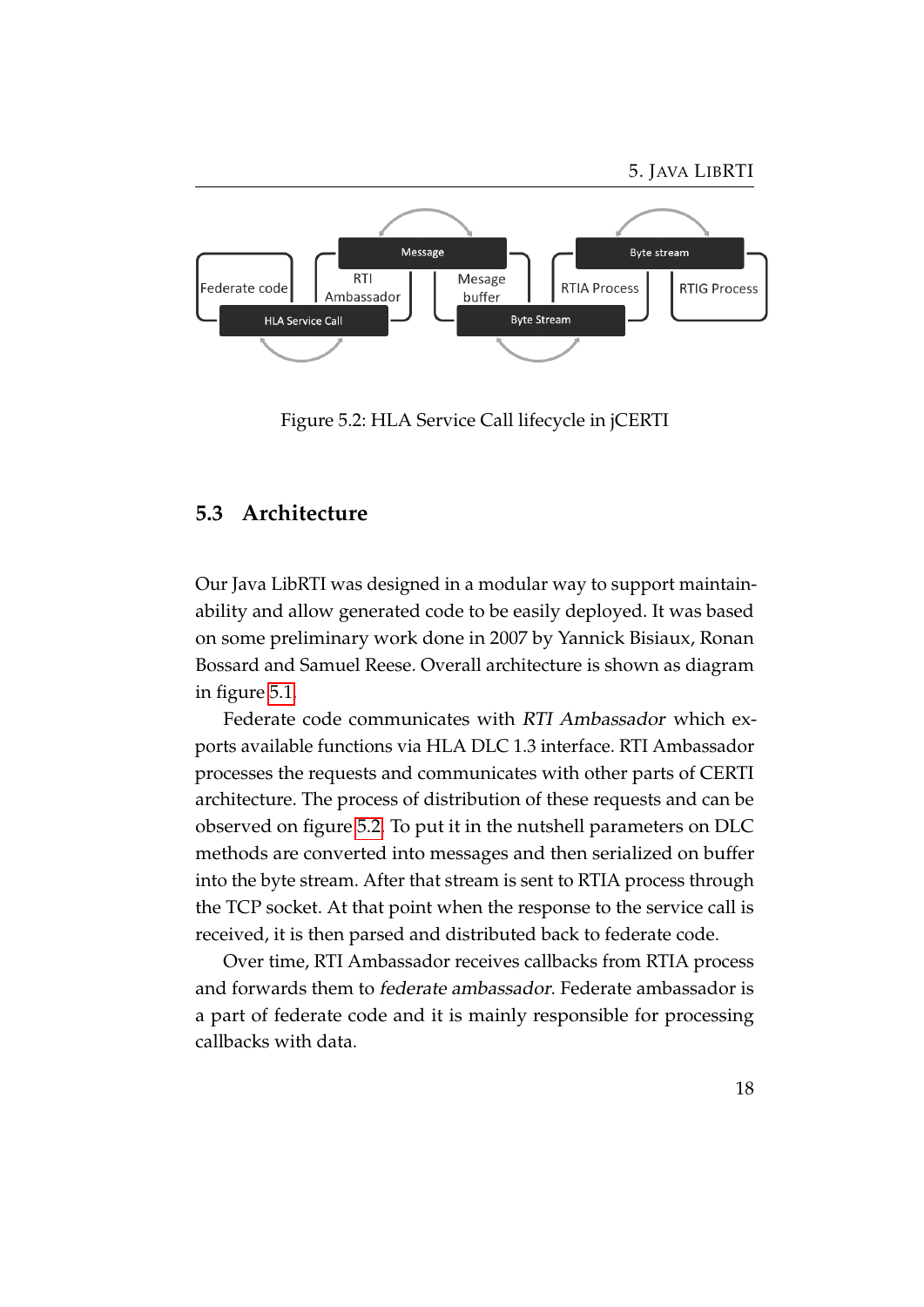#### <span id="page-23-0"></span>**5.3.1 RTI Ambassador**

RTI Ambassador is the main part of the jCERTI. Most of the methods in it are specified by interface whose implementation is required by DLC 1.3. As previously mentioned RTI ambassador is responsible for receiving HLA Service Calls and for subsequent transformation of the service calls parameters into messages. Additionally it translates callbacks during time advancements and communicates directly with federate ambassador.

Linking between standard-defined service calls and CERTI specified messages is based on semantics. Therefore, RTI ambassador code can not be automatically generated without explicit linking data.

#### <span id="page-23-1"></span>**5.3.2 Messages**

Message classes are responsible for proper serialization and deserialization of data to/from buffer. Every message represents logical record of information transferred between RTIA and LibRTI. In each instance of message class there is holds data fields relevant to the specific message.

In jCERTI there is about 150 messages. All message classes code is generated from specification file. More detailed description of generator can be found in chapter [6.](#page-26-0)

#### <span id="page-23-2"></span>**5.3.3 Message Buffer**

Message buffer is the class that is used to build the message from the ground up on the low level and send it over the socket. In addition, it facilitates parsing messages with different endianess  $^1$  $^1$  from the socket. Basically it is the lowest level of abstraction over the actual sockets and it transforms the complex structures to the series of bytes and vice versa. Message buffer is mainly used by the serialization and

<span id="page-23-3"></span><sup>1.</sup> Endianess – ordering of bytes in word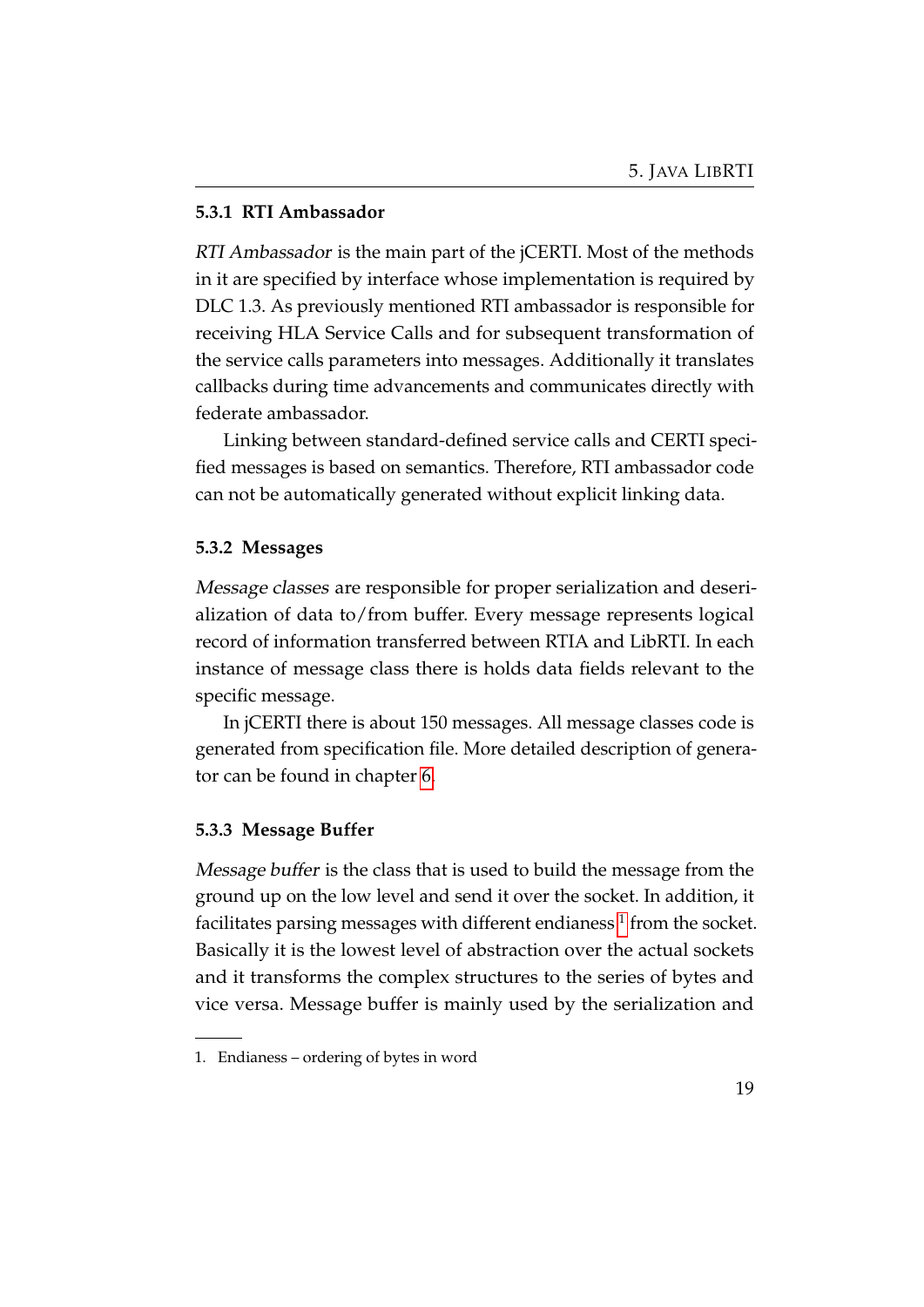deserialization code inside message classes, but it can also be used ad hoc by federate code to serialize RTI related structures into series of bytes, if necessary.

#### <span id="page-24-0"></span>**5.3.4 Data Structures**

In core DLC data structures resemble the standard Java collections with very few specific functions. Unfortunately, by the time the DLC was proposed Java did not contain the generics or any other more sophisticated ways to treat the data. That is the reason why DLC uses its own way which can be nowadays considered somewhat clumsy.

Internal data structures transferred over sockets in CERTI were mapped to the DLC structures. This was done by a very transparent way by overriding the write method in Message buffer. This way the DLC structure is distributed from the federate through the ambassador to the message serialization code and finally to message buffer and vice versa after receiving the message as seen on figure [5.2.](#page-22-1) Message buffer is always responsible for proper serialization and deserialization of the structure.

#### <span id="page-24-1"></span>**5.3.5 Logging**

During development process we decided to use at least some level of logging to allow users debug their federates and check the RTI side of the simulation. We decided to use Java Logging API through the jCERTI code. Debugging aspect of logging is very important considering multi-layered complex system responsible for simulation. Without logging incorporated into LibRTI there would be little or no control over RTI part of simulation.

It is also beneficial to be able to set level of logging. Importance of such customization becomes apparent in production environment. To allow such configuration we introduced property file containing,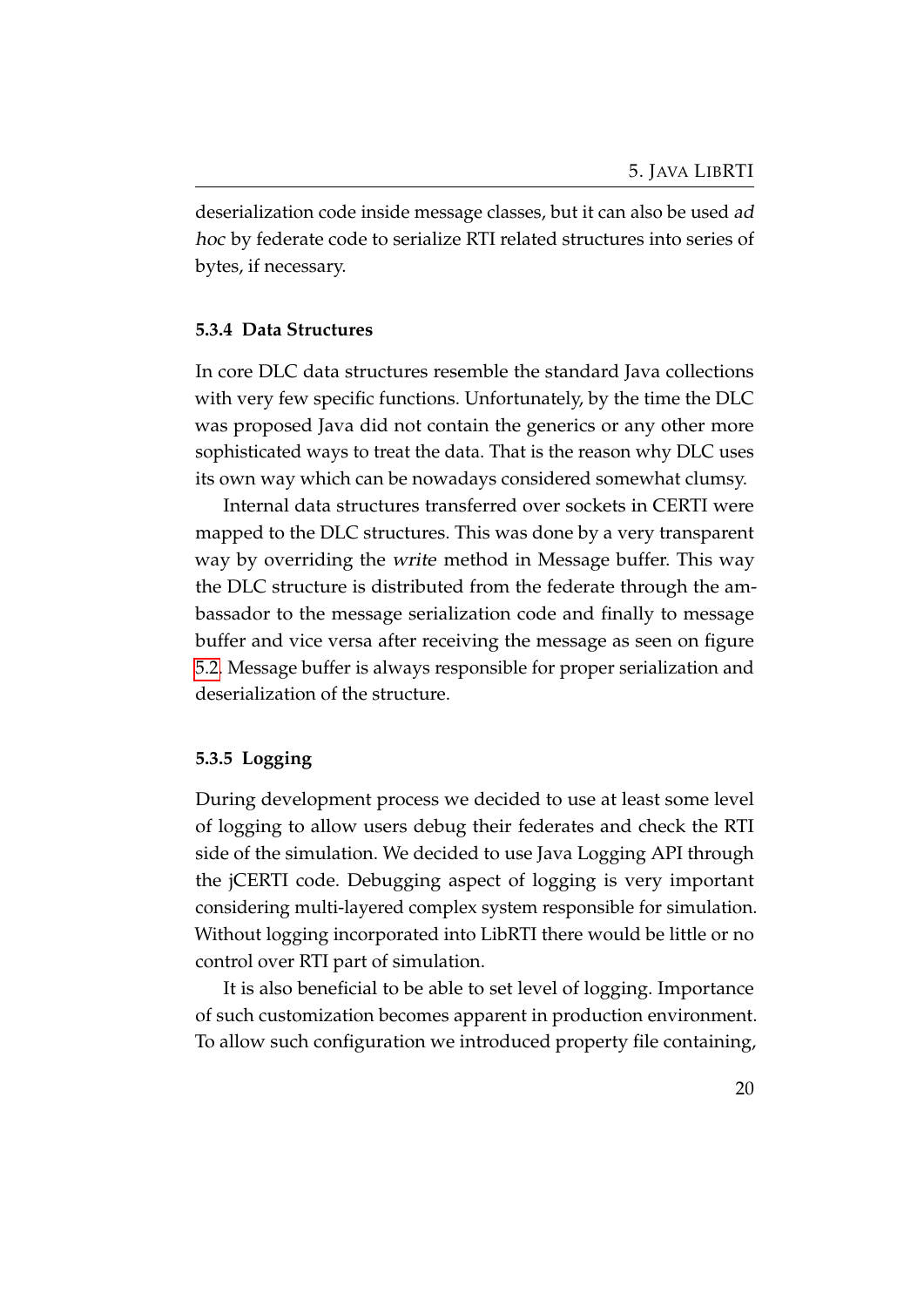among others, verbosity setting. On the most verbose mode logging can serve as message log.

#### <span id="page-25-0"></span>**5.3.6 Technical Notes**

To maintain compatibility with C++ code jCERTI had to close every connection with closing message. The closing message was supposed to end communication between LibRTI and RTIA process and it had no corresponding HLA Service Call. In spite of clear and rational semantics this requested behavior turned to be a challenge. Main reason was the fact that Java language does not have destructor concept as some other languages e.g. C++.

The solution we have chosen was the use of Java Virtual Machine hook. VM hook allows attaching sleeping thread to the virtual machine and start the execution on the time VM termination. This way we were able to build the thread acting as destructor, sending messages and closing connections.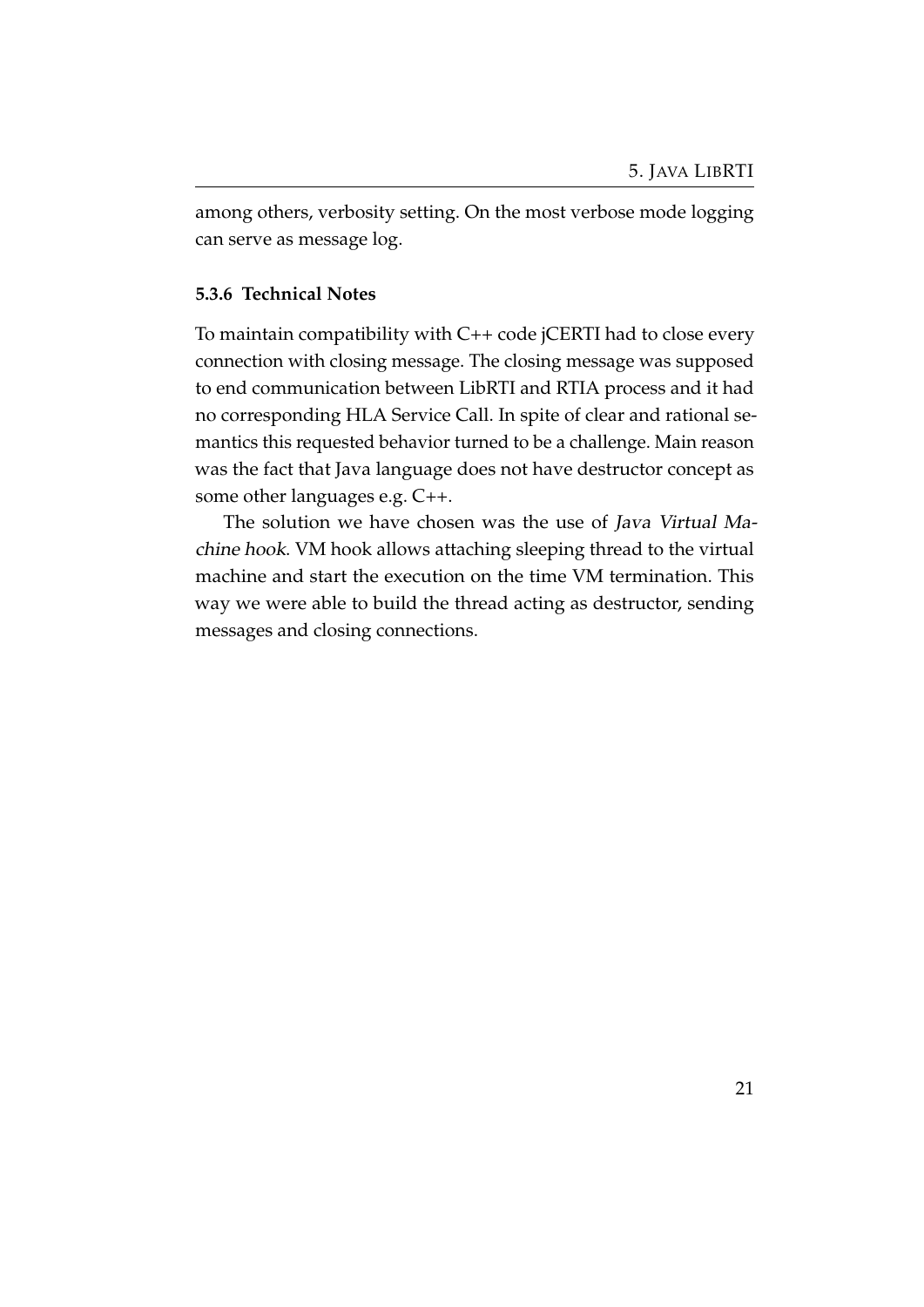### <span id="page-26-0"></span>**6 Messages Generator**

The number of messages transferred between the LibRTI and RTIA process is as high as 144. However, the messages are very similar to each other and they share the common base. They can be described by much simpler rules and a very little amount of data such as the name and the type of a field transferred.

That is the main idea behind the generator: one writes the message specification and let the script do the work and generate the actual code. This approach has one major advantage. To support a new language it is sufficient to just write a simple generator and use the common message specification. Moreover, the maintenance of the code is centralized and there is a proper distribution of changes in message specifications so one does not have to change each language separately.

We use the generator to generate the code of all messages in jCERTI. Flexibility of this paradigm was put to test during the development process when structure of the messages had to be changed to reflect changes in C++ code. After the release of CERTI 3.3.3 overhaul of RTIA and LibRTI communication was commenced. The target was all the communication between CERTI components to be generated from specification files. jCERTI was at first developed for version 3.3.3 and only later evolved into support of RTIA process with generated code.



<span id="page-26-1"></span>Figure 6.1: Generator principle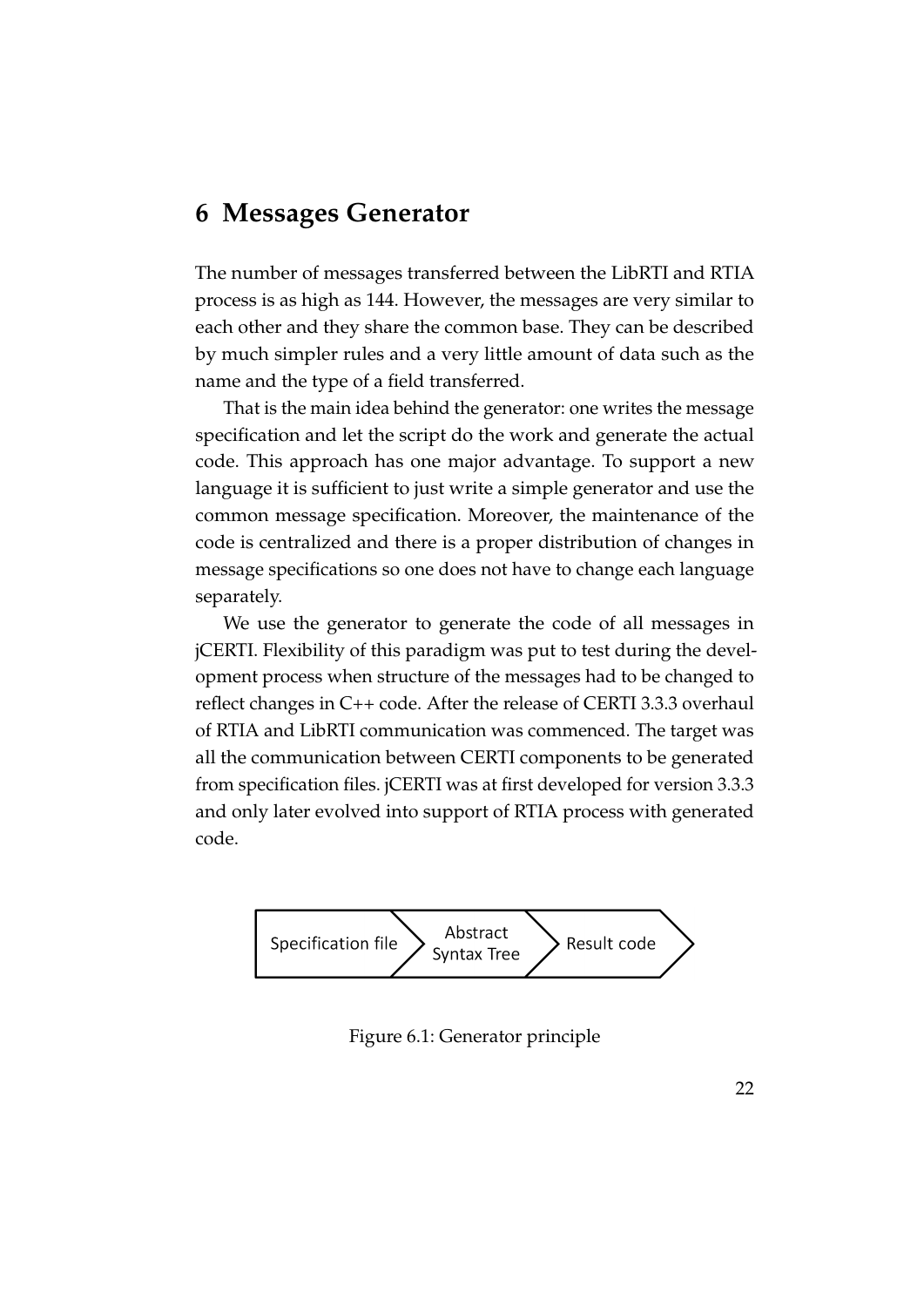#### <span id="page-27-0"></span>**6.1 Generator Architecture**

Overall idea of generator is inspired by the Google Protocol Buffers which are "Google's language-neutral, platform-neutral, extensible mechanism for serializing structured data." [\[6\]](#page-33-6) On the other hand, our generator is lightweight and suits our requirements well. Google Protocol Buffers takes specification file as input and compiles it into requested language. Java, C++ or Python developers can use this mechanism for serializing data in similar fashion as XML but without additional overhead caused by markup.

The base and C++ message file generator were written by Eric Noulard in Python [\[5\]](#page-33-4) to maintain C++ code generation. They use the Python PLY module [\[8\]](#page-33-7) to generate abstract syntax tree  $^1$  $^1$ (AST) from the specification file, the form of which can be seen in a listing [6.1.](#page-27-2)

Specification file uses simple format to describe messages as small logical record of information. Every message contains a series of typename pairs with additional modifiers. Type of data determines the way how the data are transferred over the socket in particular message. Order of the fields transferred is the same as in the specification file..

#### Listing 6.1: Sample specification file snippet

```
message M_Person {
  required string objectName
  required bool status
  optional string email
}
```
Required keyword precedes the field that is always present in the message. It notes basic atomic component of the message.

In contrast, optional keyword notes that the field is streamed first

<span id="page-27-1"></span><sup>1.</sup> "The structure of an AST is basically a simplification of the underlying grammar of the programming language, e.g., by generalization or by suppressing chain rules." [\[18\]](#page-34-8)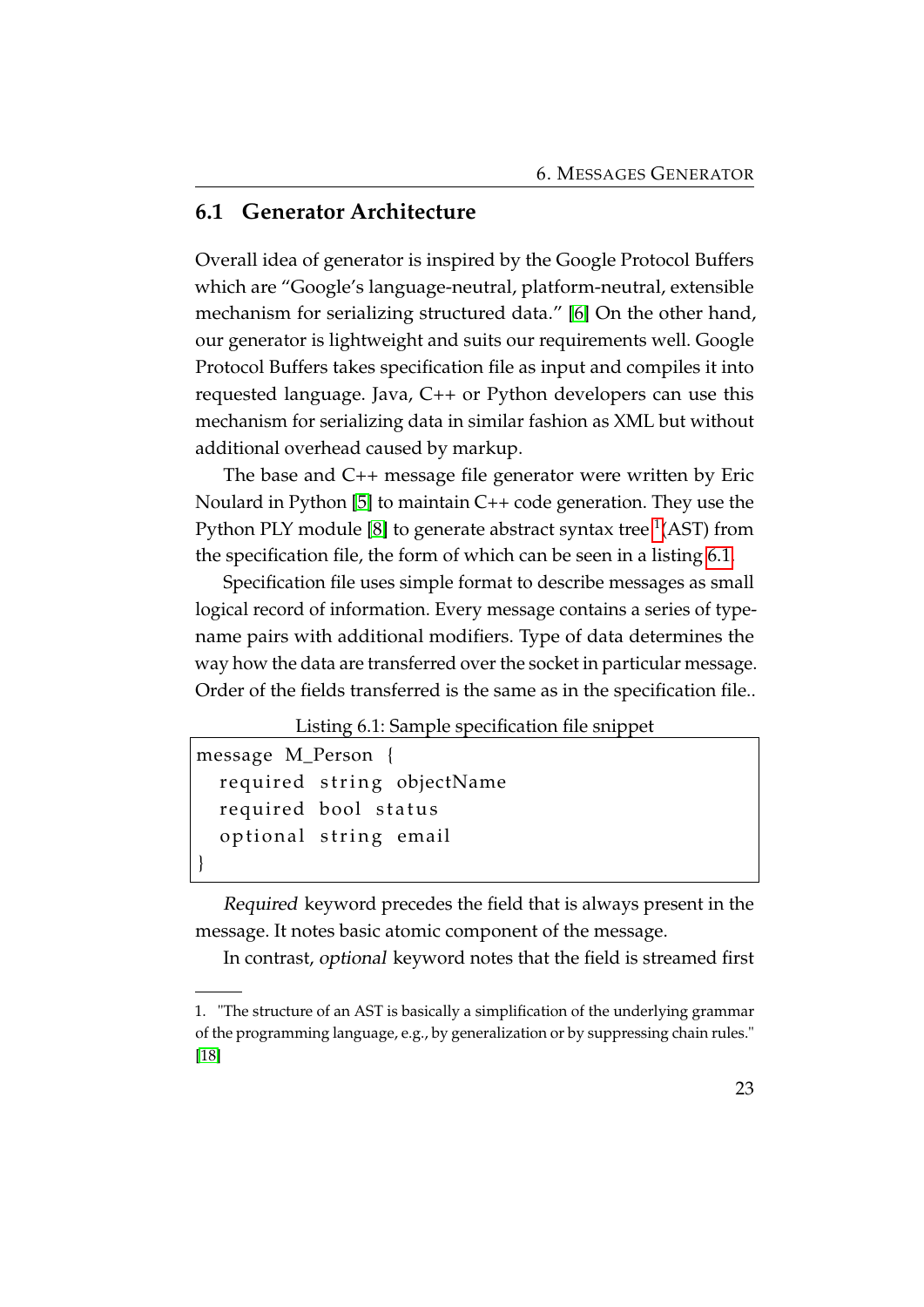as a boolean value, representing whether the field is present. If the the boolean value is true then the actual field follows.

Third interesting modifier, which is not present in snippet, is repeated. It represents an array of values preceded with integer – the size of the array.

Last keyword combined, also not included in sample, expresses the structure of the message and groups contained fields into one semantic whole. For example by utilizing combined keyword we are able to transfer handle/value pairs together. In combination with previous modifier whole collections of data can be transferred.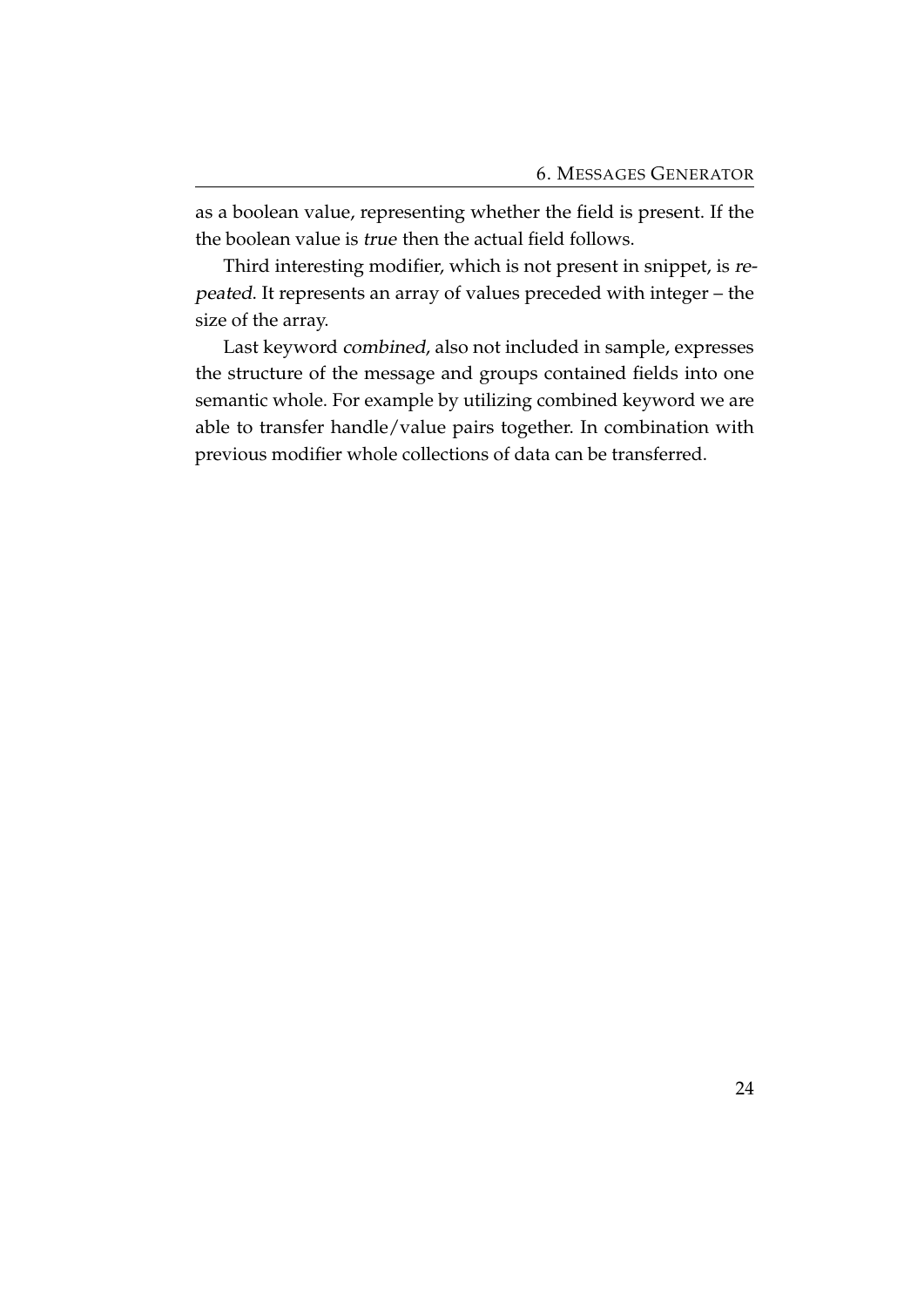# <span id="page-29-0"></span>**7 Testing**

Testing provides basic level of quality assurance and protects codebase from major regressions. Importance of testing rises with complexity of system where manual checks usually fail. From the beginning of the jCERTI development process testing was considered to be a very important part. Thanks to our testing some bugs were found in both jCERTI and CERTI itself. Besides, certain level of testing was important to check functionality of generator.

#### <span id="page-29-1"></span>**7.1 Sample Federates**

During the first phases of development we started to test jCERTI by using simple test federates. They were specifically designed to send and receive data to test and demonstrate data distribution services. After initial testing we decided to build sample suite to be bundled with jCERTI on release. The suite was also meant to provide example federates for interested developers.

Sample suite, namely two federates uav-send and uav-receive, is inspired with similar federates by Petr Gotthard included in PyHLA repository [\[9\]](#page-33-8). Complexity of the federates is reduced on purpose and code is simple and well commented. That makes them suitable for introduction to federate programming in Java.

#### <span id="page-29-2"></span>**7.2 Testing with OpenRADAR**

To test the functionality of jCERTI in more advanced way we decided to modify the OpenRADAR, an open-source application using stan-dard Air Traffic Control (ATC)<sup>[1](#page-29-3)</sup> symbolics, to use the Flight Gear

<span id="page-29-3"></span><sup>1.</sup> ATC – service provided by ground-based controllers who direct aircraft on the ground and in the air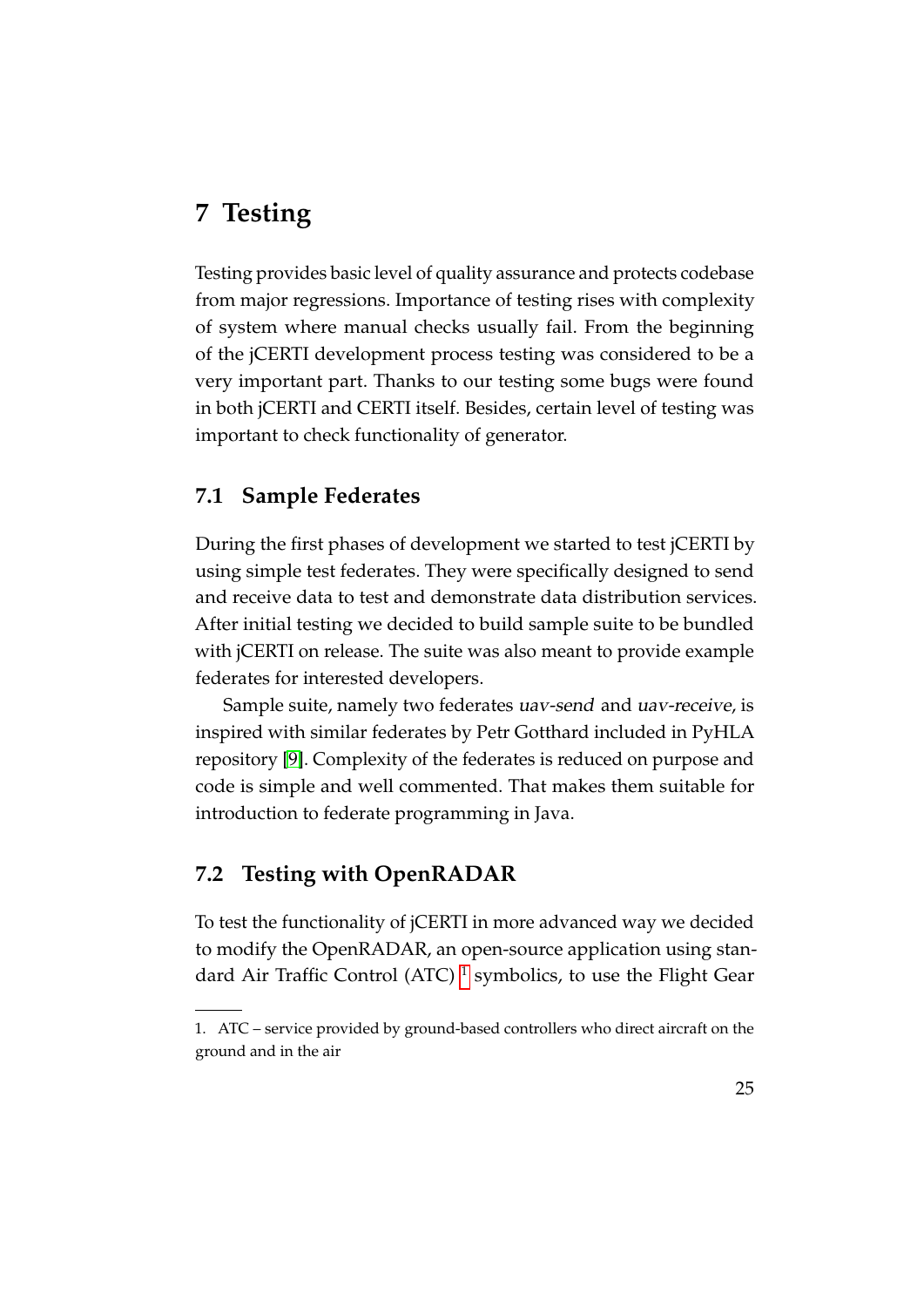7. TESTING



<span id="page-30-0"></span>Figure 7.1: Virtual Air simulation

data while utilizing the VirtualAir middleware. Simply put the Open-RADAR is virtual radar application used to visualize the situation on Flight Gear Multiplayer Server (FGMS). Diagram of this simulation can be seen in figure [7.2](#page-29-2)

Default behavior of OpenRADAR was to connect to FGMS. For our purposes we needed to replace the FGMS data fetcher with our code that fetched the data from VirtualAir backbone and pushed them to visualization pipeline. Architecture of OpenRADAR allowed us to do it in straightforward manner and we implemented the necessary code

Data structure used for aircraft's world position is defined via AviationSimNet specification [\[4\]](#page-33-9). Current state of the project allows multiple instances of FlightGear to exist and interact while being visualized by OpenRADAR. Demo simulation is captured in figure [7.2.](#page-31-0) White arrow point towards the location of a virtual plane.

Based on these observations we believe that other flight simulator such as X-Plane and Microsoft Flight Simulator with appropriate interfaces would be suitable as data providers [\[11\]](#page-33-10).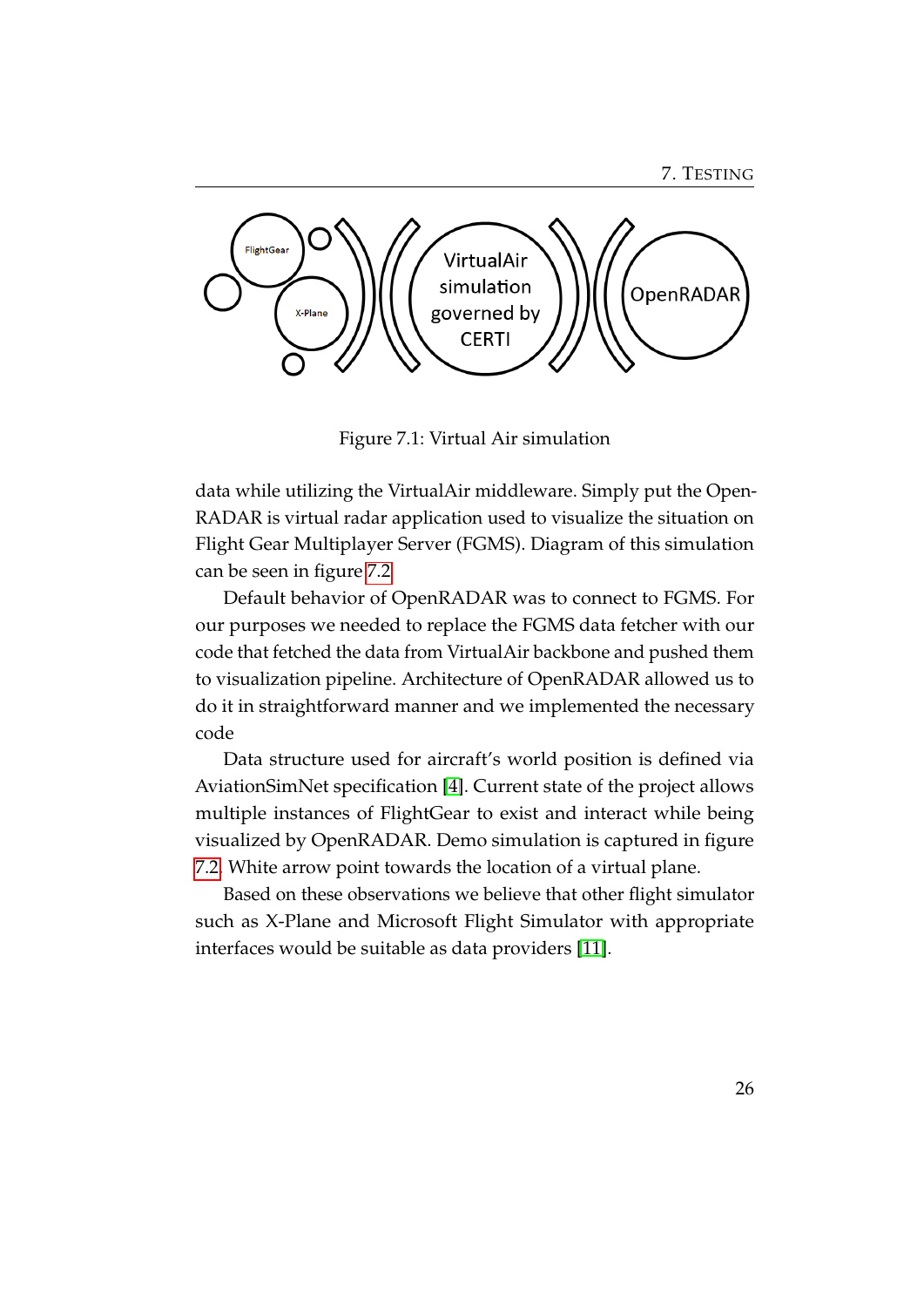Environment Equipment ATC/AI Network Debug Help Cessna C172P File View Location Au ElightGear  $\frac{1}{2}$  $\begin{array}{|c|c|} \hline \rule{0pt}{2ex} \rule{0pt}{2ex} \rule{0pt}{2ex} \rule{0pt}{2ex} \rule{0pt}{2ex} \rule{0pt}{2ex} \rule{0pt}{2ex} \rule{0pt}{2ex} \rule{0pt}{2ex} \rule{0pt}{2ex} \rule{0pt}{2ex} \rule{0pt}{2ex} \rule{0pt}{2ex} \rule{0pt}{2ex} \rule{0pt}{2ex} \rule{0pt}{2ex} \rule{0pt}{2ex} \rule{0pt}{2ex} \rule{0pt}{2ex} \rule{0pt}{2ex} \rule{0pt}{2ex} \rule{0pt}{2ex} \rule{0pt}{2ex$  $-$  GENERAL TOOLBOX  $\begin{bmatrix} \mathbf{r} \end{bmatrix}$  Plan View Display RPVD COM PREF 10:46:04 4 OpenRadar EL RAAT

<span id="page-31-0"></span>7. TESTING

Figure 7.2: FlighGear and OpenRADAR demo simulation

Figure 7.2: FlighGear and OpenRADAR demo simulation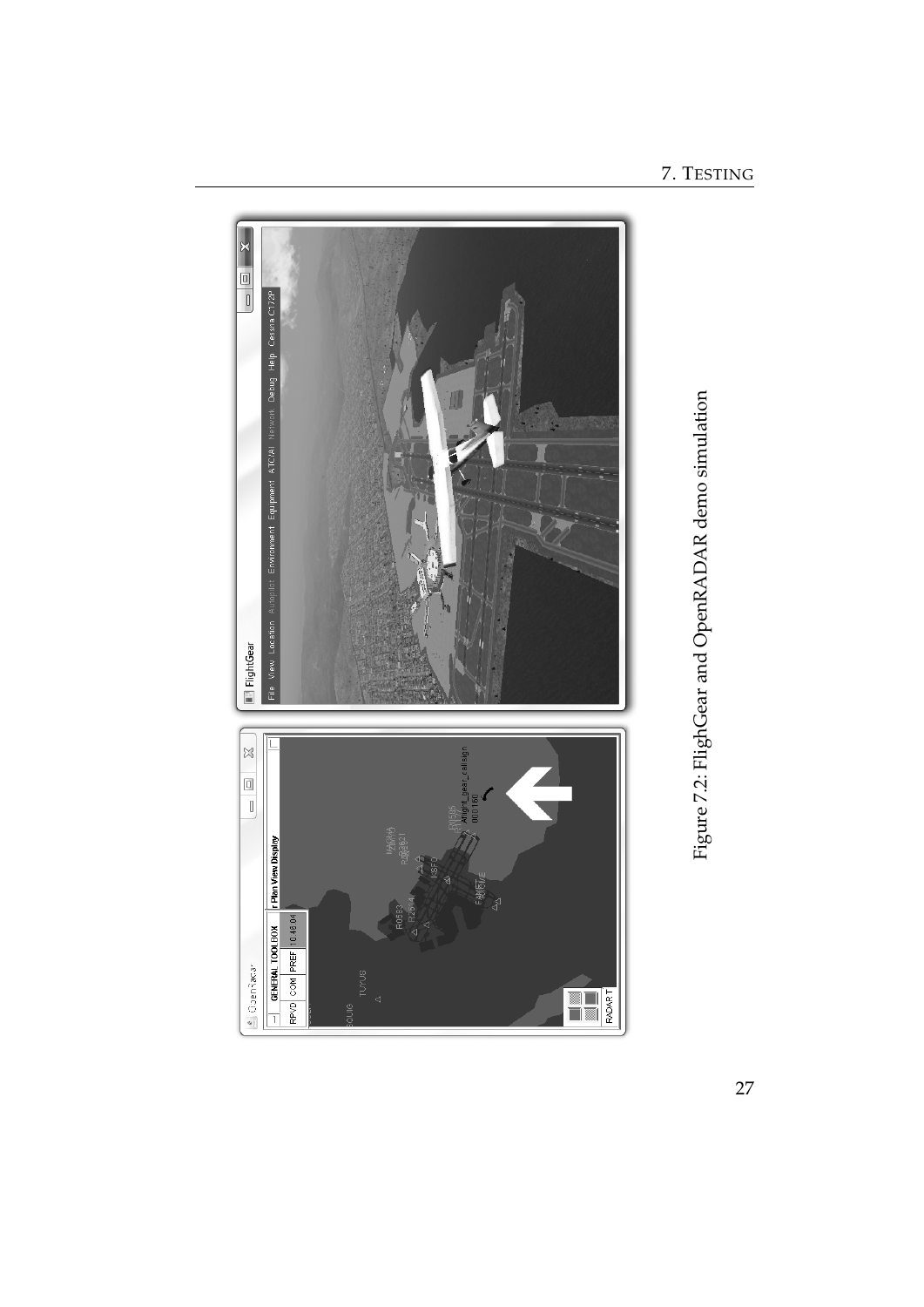### <span id="page-32-0"></span>**8 Conclusion and Future Prospects**

In this thesis, we present a new approach to extending CERTI architecture with previously unsupported language bindings. The method used supports fast and manageable bug fixing and patch distribution across the whole architecture. Using python based automated code generator makes it possible to introduce new languages more efficiently than before.

While this thesis aims primarily at High Level Architecture, we believe the outcomes may be applied across the modern architectures facilitating distributed simulation.

One of the practical outcomes of this thesis is the publicly available Java LibRTI – jCERTI. Its functionality was demonstrated by the modifications to the virtual radar screen software that made interoperation with flight simulator possible.

Java LibRTI was an anticipated extension of the existing CERTI platform and it is now available from source code repository [\[7\]](#page-33-11), compatible with the soon-to-be-released CERTI version 3.4.0.

We see many possibilities for future work. One of the options is to extend current jCERTI codebase with unit tests that can be used to facilitate continuous integration. jCERTI would use expanded support of IEEE 1516 interface specification at least to the same extent as the C++ version. Another obvious direction for future work is implementing LibRTI in another language (i. e. .NET platform). This would give developers the freedom to choose an appropriate language for their HLA compliant applications using CERTI.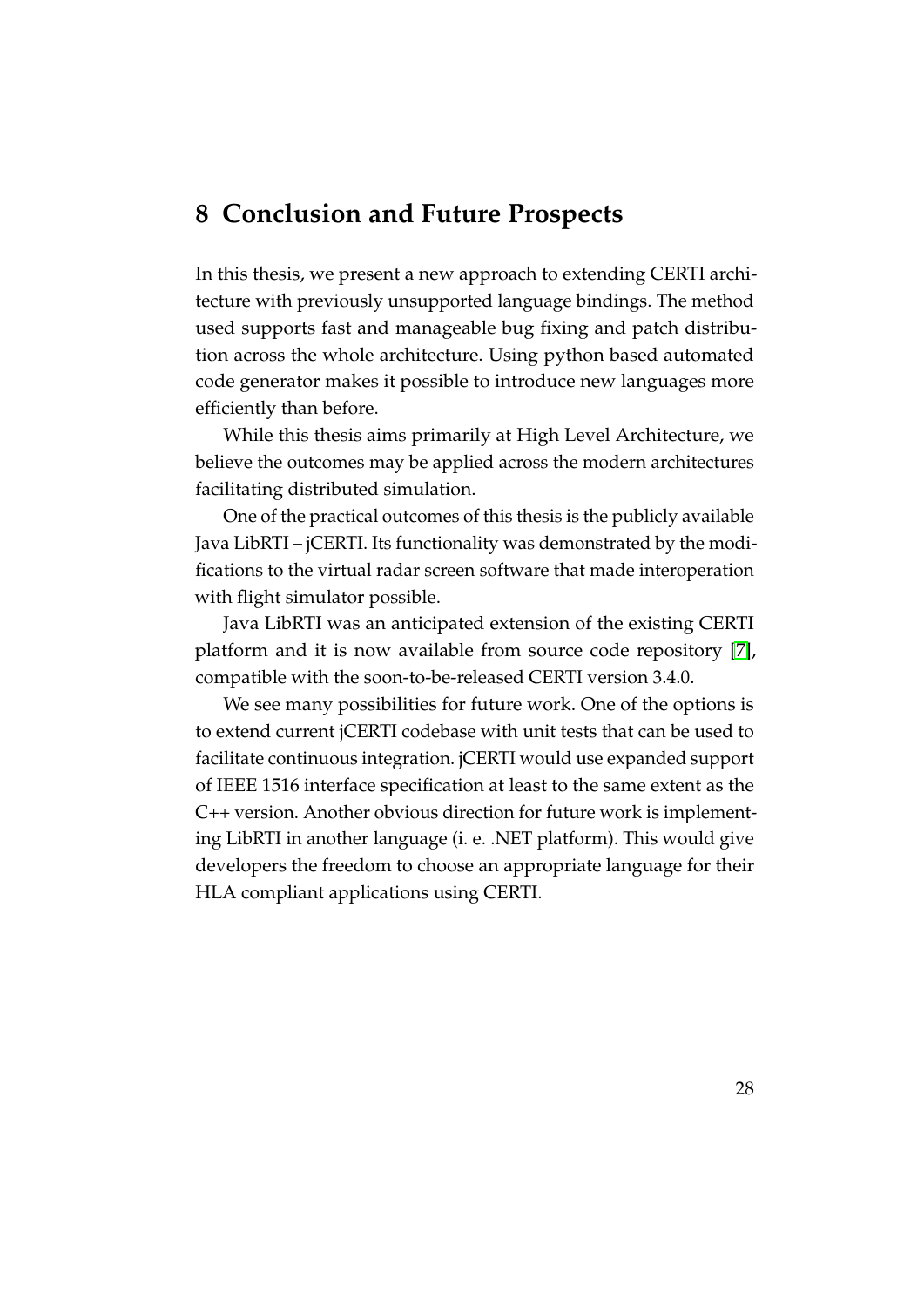# <span id="page-33-0"></span>**Bibliography**

- <span id="page-33-1"></span>[1] IEEE Std 1516-2000: "IEEE Standard for Modeling and Simulation (M&S) High Level Architecture (HLA) – Framework and Rules". 2000.
- <span id="page-33-3"></span>[2] IEEE Std 1516.1-2000: "IEEE Standard for Modeling and Simulation (M&S) High Level Architecture (HLA) – Federate Interface Specification". 2000.
- <span id="page-33-2"></span>[3] IEEE Std 1516.2-2000: "IEEE Standard for Modeling and Simulation (M&S) High Level Architecture (HLA) – Object Model Template (OMT)". 2000.
- <span id="page-33-9"></span>[4] AviationSimNet. 2010. Available online at [http://](http://aviationsimnet.org/) [aviationsimnet.org/](http://aviationsimnet.org/).
- <span id="page-33-4"></span>[5] CERTI Homepage. 2010. Available online at <https://savannah.nongnu.org/projects/certi/>.
- <span id="page-33-6"></span>[6] Google Protocol Buffers. 2010. Available online at <http://code.google.com/apis/protocolbuffers/>.
- <span id="page-33-11"></span>[7] jCERTI Repository. 2010. Available online at [http://cvs.](http://cvs.savannah.gnu.org/viewvc/jcerti/?root=certi) [savannah.gnu.org/viewvc/jcerti/?root=certi](http://cvs.savannah.gnu.org/viewvc/jcerti/?root=certi).
- <span id="page-33-7"></span>[8] PLY (Python Lex-Yacc). 2010. Available online at [http://www.](http://www.dabeaz.com/ply) [dabeaz.com/ply](http://www.dabeaz.com/ply).
- <span id="page-33-8"></span>[9] PyHLA. 2010. Available online at [http://www.nongnu.org/](http://www.nongnu.org/certi/PyHLA/) [certi/PyHLA/](http://www.nongnu.org/certi/PyHLA/).
- <span id="page-33-5"></span>[10] SWIG. 2010. Available online at <http://www.swig.org/>.
- <span id="page-33-10"></span>[11] Virtual Air. 2010. Available online at [http://virtualair.](http://virtualair.sourceforge.net/) [sourceforge.net/](http://virtualair.sourceforge.net/).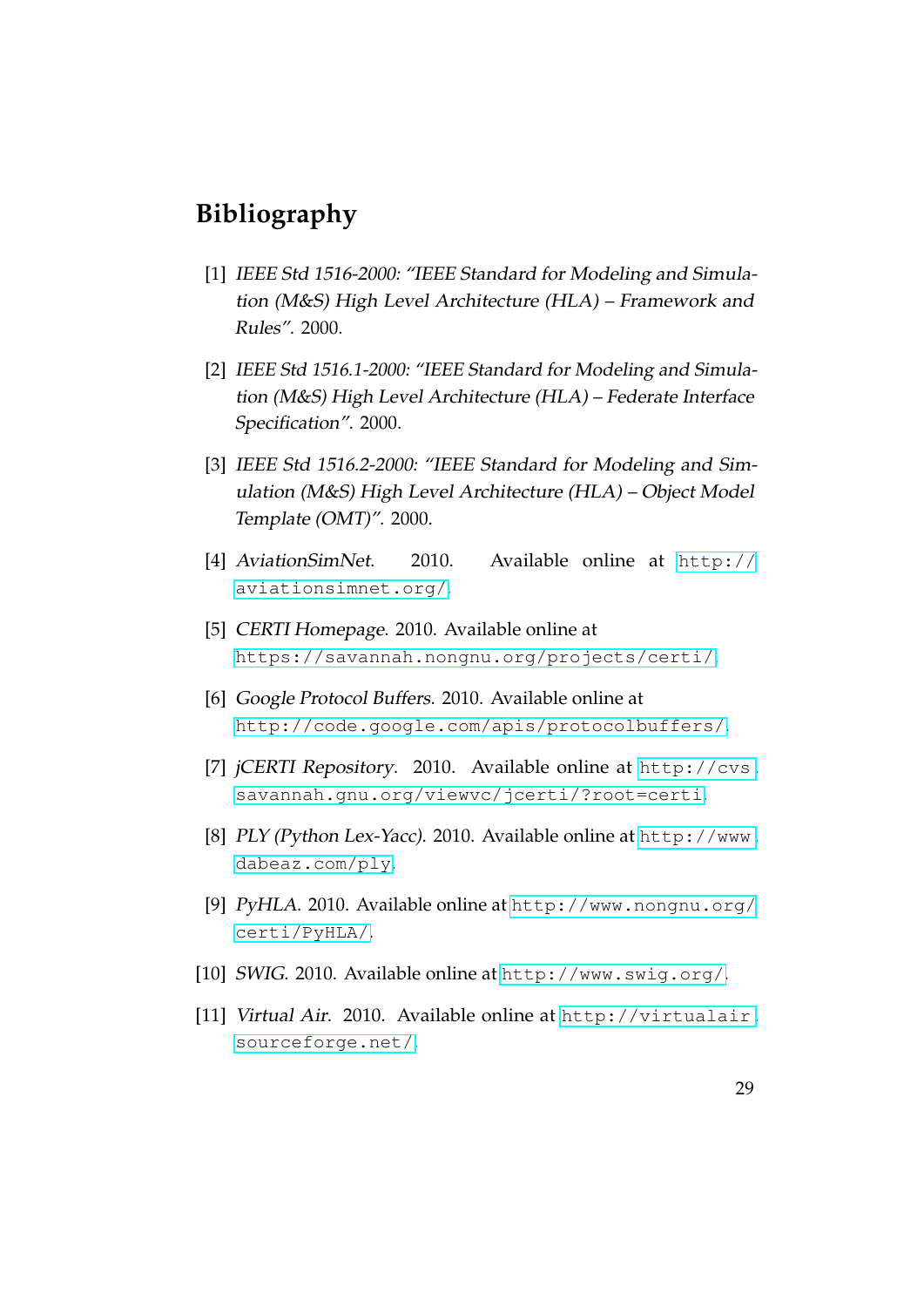- <span id="page-34-6"></span>[12] NATO Standard Agency. NATO Modelling and Simulation Standard Profile. 2000.
- <span id="page-34-7"></span>[13] Benoit Breholee and Pierre Siron. CERTI: Evolutions of the ON-ERA RTI Prototype. 2002. Available online at <http://breholee.org/files/02F-SIW-018.pdf>.
- <span id="page-34-0"></span>[14] Mary C. Fischer, Anita Adams, and Gordon Miller. Aggregate Level Simulation Protocol (ALSP) – Training for the Future. 1994. Available online at [http://ms.ie.org/alsp/biblio/](http://ms.ie.org/alsp/biblio/mors_94_fischer/mors_94_fischer.html) [mors\\_94\\_fischer/mors\\_94\\_fischer.html](http://ms.ie.org/alsp/biblio/mors_94_fischer/mors_94_fischer.html).
- <span id="page-34-2"></span>[15] Richard M. Fujimoto. Parallel and distributed simulation systems. Simulation Interoperability Standards Organization, 2001. Proceedings of the 2001 Winter Simulation Conference.
- <span id="page-34-4"></span>[16] Deb Fullford and Ben Lubetsky. Transitioning your DIS simulator to HLA. MÄK Technologies, 1995.
- <span id="page-34-1"></span>[17] Gene Hudgins. The Test and Training Enabling Architecture, TENA, Enabling Technology For The Joint Mission Environment Test Capability (JMETC) and Other Emerging Range Systems. 2008. Available online at [https://www.tena-sda.org/](https://www.tena-sda.org/download/attachments/6750/ITC-Paper-2008.pdf) [download/attachments/6750/ITC-Paper-2008.pdf](https://www.tena-sda.org/download/attachments/6750/ITC-Paper-2008.pdf).
- <span id="page-34-8"></span>[18] Rainer Koschke and Jean-Francois Girard. An Intermediate Representation for Reverse Engineering Analyses, Proc. WCRE, pp. 241-250, IEEE Computer Society. 1998.
- <span id="page-34-3"></span>[19] F. Kuhl, R. Weatherly, and I. Dahmann. Creating Computer Simulation Systems; An Introduction to the High Level Architecture. Prentice Hall, 1999.
- <span id="page-34-5"></span>[20] Björn Löfstrand. HLA Standard and Certification. Pitch Technologies, 2006.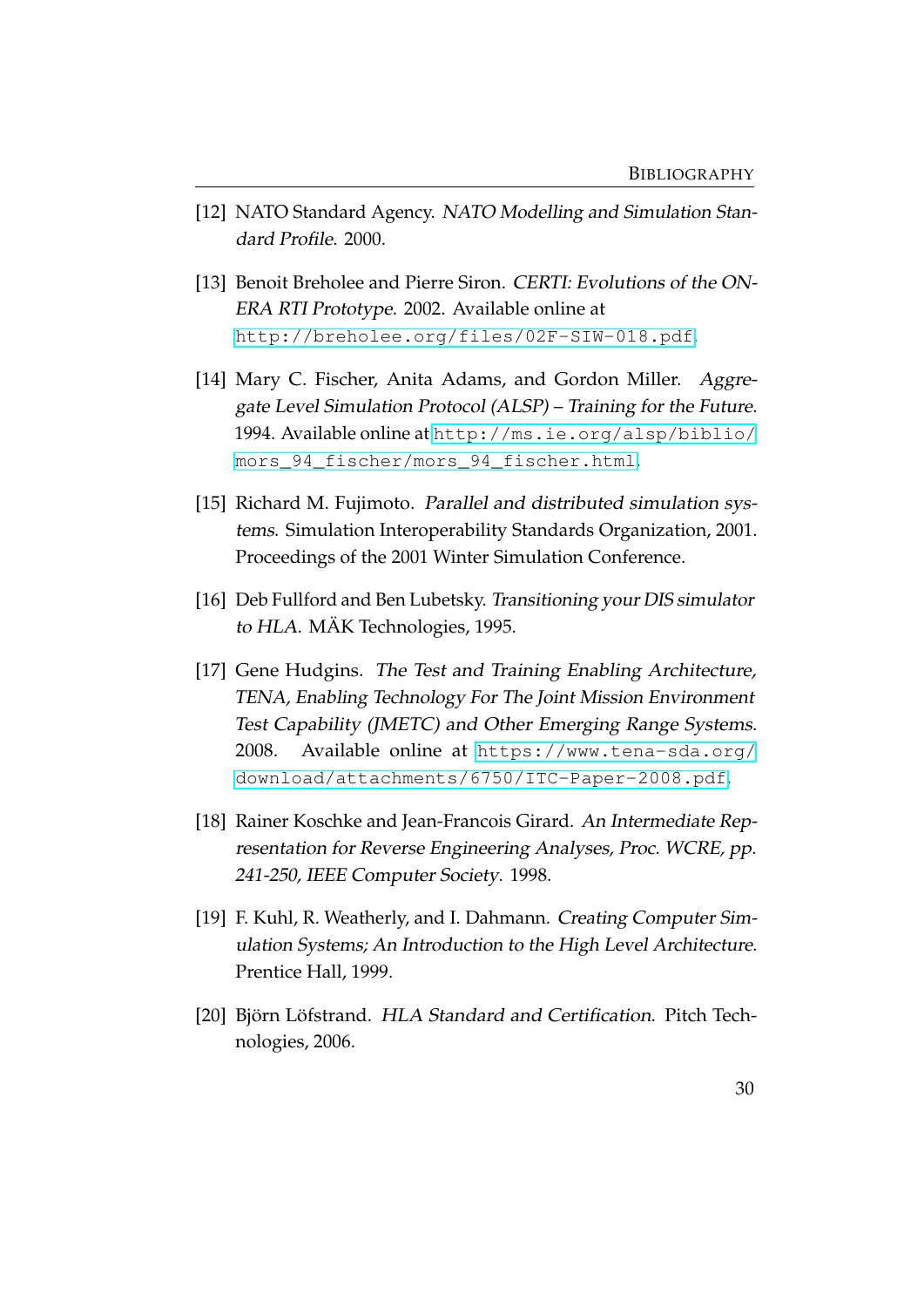- <span id="page-35-3"></span>[21] D. C. Miller and J. A. Thorpe. SIMNET: The Advent of Simulator Networking. 1995. pp 1114-1123 of Proceedings of the IEEE: Special Issue on Distributed Interactive Simulation.
- <span id="page-35-7"></span>[22] Paul Murray, Suresh Srinivas, and Matthias Jacob. Performance Issues for Multi-language Java Applications. Princeton University, Princeton, NJ, 2000.
- <span id="page-35-6"></span>[23] Eric Noulard, Jean-Yves Rousselot, and Pierre Siron. CERTI, an Open Source RTI, why and how. 2009. Available online at [http://download.savannah.nongnu.org/releases/](http://download.savannah.nongnu.org/releases/certi/papers/09S-SIW-015-final.pdf) [certi/papers/09S-SIW-015-final.pdf](http://download.savannah.nongnu.org/releases/certi/papers/09S-SIW-015-final.pdf).
- <span id="page-35-0"></span>[24] Department of Defence Canberra. Distributed Simulation Guide. Australian Defence Simulation Office, 2004.
- <span id="page-35-2"></span>[25] Department of Defense Defense Modeling and Simulation Office. RTI 1.3 – Next Generation Programmer's Guide Version 3.2. 2000.
- <span id="page-35-1"></span>[26] United States. Dept. of the Army. Army Science and Technology Master Plan, Chapter VI. Infrastructure. 1997. Available online at [http://www.fas.org/man/dod-101/army/](http://www.fas.org/man/dod-101/army/docs/astmp/c6/P6C3.htm) [docs/astmp/c6/P6C3.htm](http://www.fas.org/man/dod-101/army/docs/astmp/c6/P6C3.htm).
- <span id="page-35-5"></span>[27] Simulation Interoperability Standards Organization Dynamic Link Compatible HLA API Product Development Group (PDG). Dynamic Link Compatible HLA API Standard for the HLA Interface Specification (IEEE 1516.1 Version). Simulation Interoperability Standards Organization, 2004. Available online at [http://www.sisostds.org/index.php?tg=](http://www.sisostds.org/index.php?tg=fileman&idx=get&id=5&gr=Y&path=SISO+Products%2FSISO+Standards&file=SIS-STD-004.1-2004.zip) [fileman&idx=get&id=5&gr=Y&path=SISO+Products%](http://www.sisostds.org/index.php?tg=fileman&idx=get&id=5&gr=Y&path=SISO+Products%2FSISO+Standards&file=SIS-STD-004.1-2004.zip) [2FSISO+Standards&file=SIS-STD-004.1-2004.zip](http://www.sisostds.org/index.php?tg=fileman&idx=get&id=5&gr=Y&path=SISO+Products%2FSISO+Standards&file=SIS-STD-004.1-2004.zip).
- <span id="page-35-4"></span>[28] Simulation Interoperability Standards Organization Dynamic Link Compatible HLA API Product Development Group (PDG).